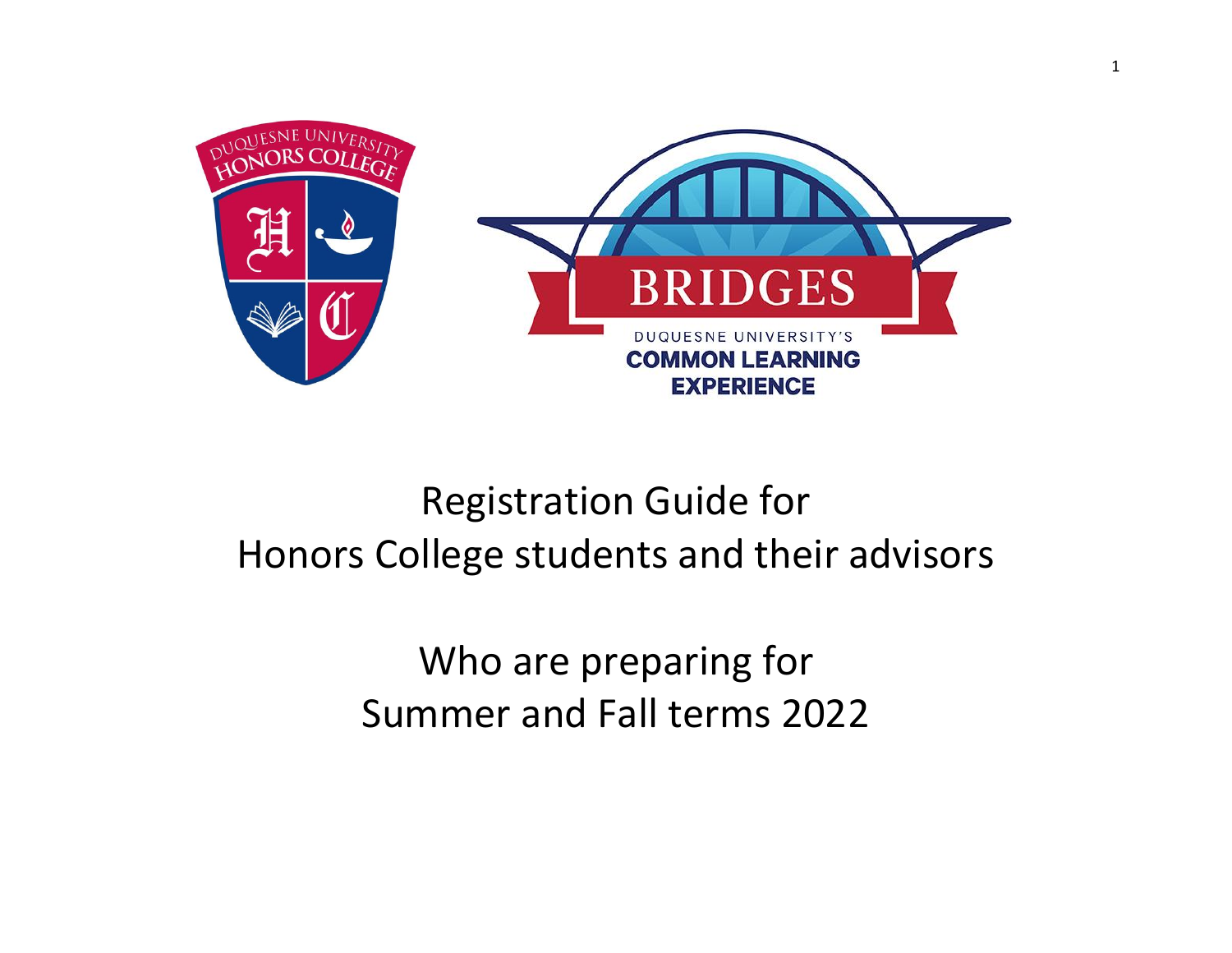## Table of Contents:

QuickStart guide - what's the same, what's different in Honors College:p. 3

Past HONR courses and their transferability to Bridges: p. 4 Checklist of Bridges CLE requirements and Honors College options: p. 5 Course Descriptions for Summer 2022: p. 6 Course Descriptions for Fall 2022: pp. 7-18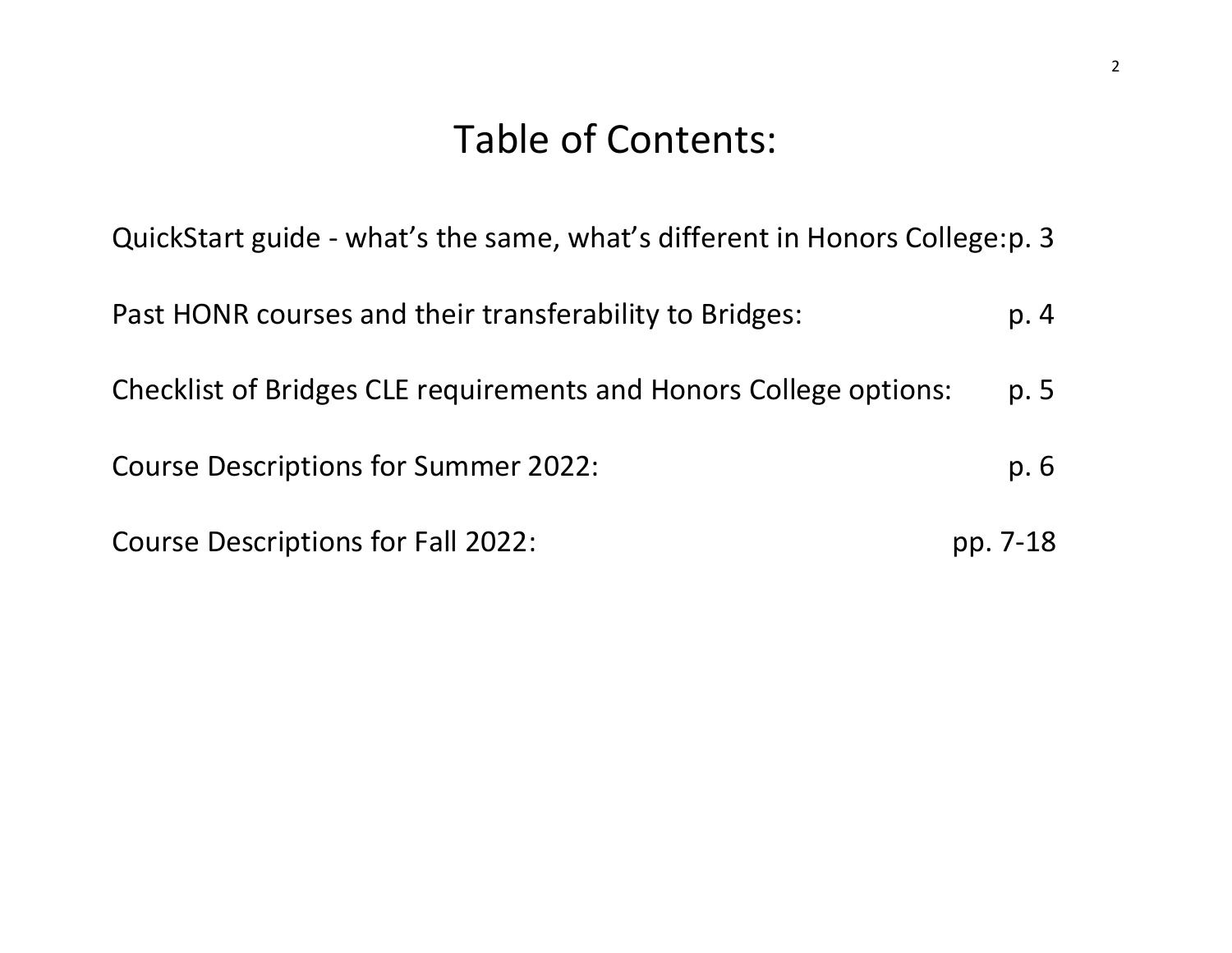#### QuickStart Guide

Here's what's the same:

- Honors College students need to pass six HONR courses before graduation
- 3.3 GPA in graduation semester is required

Here's what's different:

- Honors College students are NO LONGER REQUIRED to take certain HONR courses. This applies to EVERYONE
- Any six HONR classes will do! (Including 0-credit courses)
- HONR classes are more directly equivalent to Bridges CLE. In some cases, we even have the same numbers (HONR 101 is equivalent to BRDG 101, for example)
- Most "competency" courses are taught as tutorials. Tutorials all have recitation sections and will optimize schedule flexibility for students. (They meet 50 minutes per week)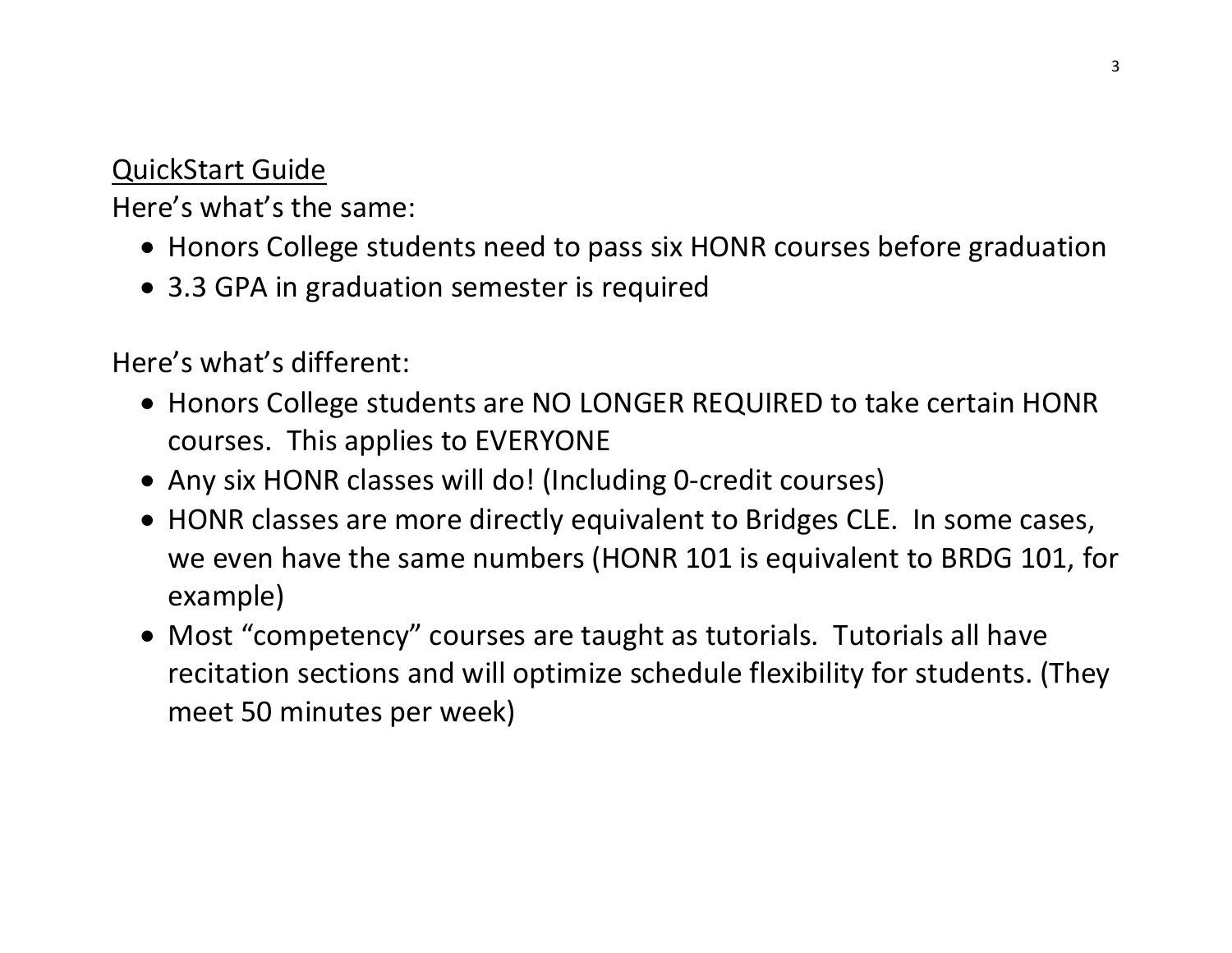### Past HONR courses and their equivalents ("transferability") to Bridges CLE:

| If you took:                               | Then you have already fulfilled this/these Bridges     |
|--------------------------------------------|--------------------------------------------------------|
|                                            | requirement(s):                                        |
| <b>HONR 104 Honors Inquiry I</b>           | <b>BRDG 101</b>                                        |
|                                            | <b>Communication &amp; Creative Expression</b><br>п    |
| HONR 105 Honors Inquiry II                 | <b>BRDG 102</b><br>$\blacksquare$                      |
|                                            | <b>Communication &amp; Creative Expression</b><br>■    |
| <b>HONR 132 Honors Philosophy</b>          | <b>Critical Thinking and Problem Solving</b><br>٠      |
|                                            | Philosophy course<br>п                                 |
| <b>HONR 145 Honors Theology</b>            | <b>Critical Thinking and Problem Solving</b>           |
|                                            | Theology course                                        |
| HONR 201/301 Honors Faith and Reason       | <b>Critical Thinking and Problem Solving</b><br>п      |
| HONR 202/302 Honors Global Diversity       | <b>Cultural Fluency and Responsiveness</b><br>٠        |
| <b>HONR 203 Honors Social Justice</b>      | <b>Ethical Reasoning and Moral Responsibility</b><br>п |
| <b>HONR 204 Honors Creative Arts</b>       | <b>Communication and Creative Expression</b><br>п      |
| HONR 205 Hon International Study Abroad I  | <b>Cultural Fluency and Responsiveness</b><br>п        |
|                                            | Other competencies as approved<br>п                    |
| HONR 206 Hon International Study Abroad II | <b>Cultural Fluency and Responsiveness</b><br>п        |
|                                            | Other competencies as approved                         |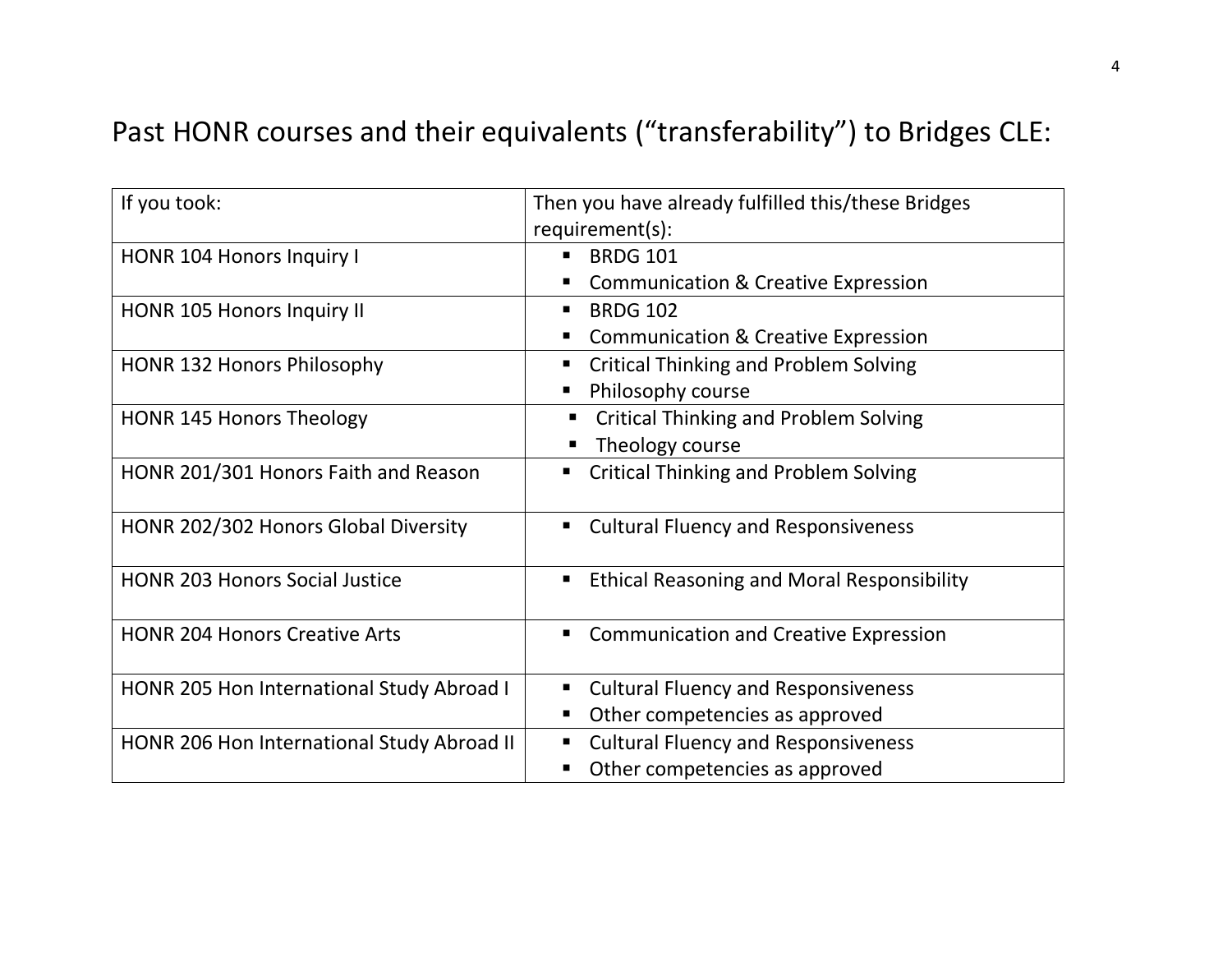# Checklist of Bridges CLE requirements: (Bridges CLE is replacing UCOR. University Core Curriculum classes

will no longer be offered)

| <b>Bridges requirement</b>                                  | <b>BRDG</b> option                                                                | <b>HONR</b> option                                                                                          |
|-------------------------------------------------------------|-----------------------------------------------------------------------------------|-------------------------------------------------------------------------------------------------------------|
| On-Ramp: Intro to Bridges                                   | Optional. Taken in summer before freshman<br>year                                 | 001                                                                                                         |
| <b>Information Literacy</b>                                 | 100                                                                               |                                                                                                             |
| <b>Writing and Analysis</b>                                 | 101                                                                               | 101                                                                                                         |
| Writing and Literature                                      | 102                                                                               | 102                                                                                                         |
| <b>Essential Questions</b>                                  | EQ courses                                                                        | 154                                                                                                         |
| <b>Foundations in Ethical Reasoning</b>                     | 105                                                                               | 155                                                                                                         |
| <b>Communication and Creative Expression</b><br>(BRCC)      | Wide range of courses. Search by attribute:<br><b>BRCC</b>                        | 204 (Enjoyment of Music, Pittsburgh Live)<br>210-216 varies by semester (BRCC attribute)                    |
| Critical Thinking and Problem Solving (BRCT)                | Wide range of courses. Search by attribute:<br><b>BRCT</b>                        | 210-215 varies by semester. Look for BRCT<br>attribute                                                      |
| <b>Cultural Fluency and Responsiveness (BRCF)</b>           | Wide range of courses. Search by attribute:<br><b>BRCF</b>                        | 203 (August Wilson House, spring only)<br>205 (Study Abroad)<br>210-216 varies by semester (BRCF attribute) |
| <b>Ethical Reasoning and Moral Responsibility</b><br>(BRET) | Wide range of courses. Search by attribute:<br><b>BRET</b>                        | 210-216 varies by semester. Look for BRET<br>attribute                                                      |
| Quantitative and Scientific Reasoning (BRQS)                | Wide range of courses. Search by attribute:<br><b>BRQS</b>                        | 210-216 varies by semester. Look for BRQS<br>attribute                                                      |
| Social and Historical Reasoning (BRSH)                      | Wide range of courses. Search by attribute:<br><b>BRSH</b>                        | 203 (August Wilson House, spring only)<br>210-216 varies by semester (BRSH attribute)                       |
| Theology and Philosophy courses (1 each)                    | Must have THEO / PHIL subject code. Can be<br>taken to fulfill competencies also. | 210-216 varies by semester. Carry Theology<br>or Philosophy attribute.                                      |
| <b>Experiential Learning (BREL)</b>                         | Wide range of courses and opportunities.<br>Search by attribute: BREL             | 203 (August Wilson House, spring only)<br>205 (Study Abroad)                                                |
| <b>Writing Enrichment</b>                                   | Wide range of courses. Search by attribute:<br><b>BRWE</b>                        | 300 (Directed Readings) and ALL TUTORIAL<br><b>COURSES</b>                                                  |
| Capstone (BRCP)                                             | Offered by major and program                                                      | Honors Fellows courses: 395, 450. 495                                                                       |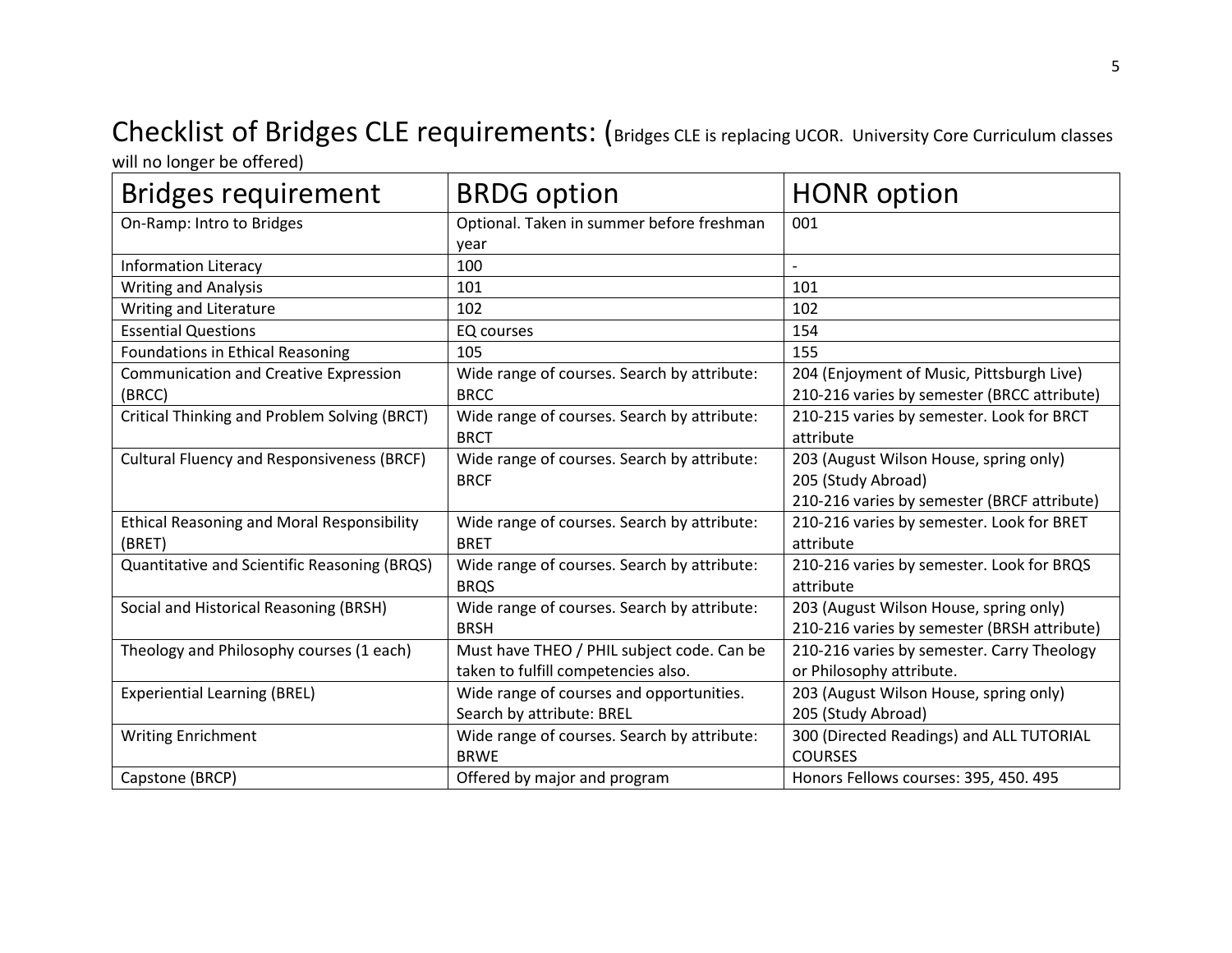#### Summer 2021 HONR courses: all will be offered online. All except 155 are 0 credit.

- HONR 001 Bridges "On Ramp" For incoming freshmen and transfers.
- HONR 155 Honors Intro Ethics Online course taught by Dr. Roberts. Fulfills Bridges foundation in ethics.
- HONR 275 Advanced Honors I For students who entered Honors College sophomore year
- HONR 295 Honors Research For aspiring Honors Fellows
- HONR 375 Advanced Honors II For students who entered Honors College sophomore year
- HONR 395 Honors Fellowship For aspiring Honors Fellows
- HONR 475 Honors Portfolio For students who entered Honors College sophomore year
- HONR 495 Adv Hon Symposium For aspiring Honors Fellows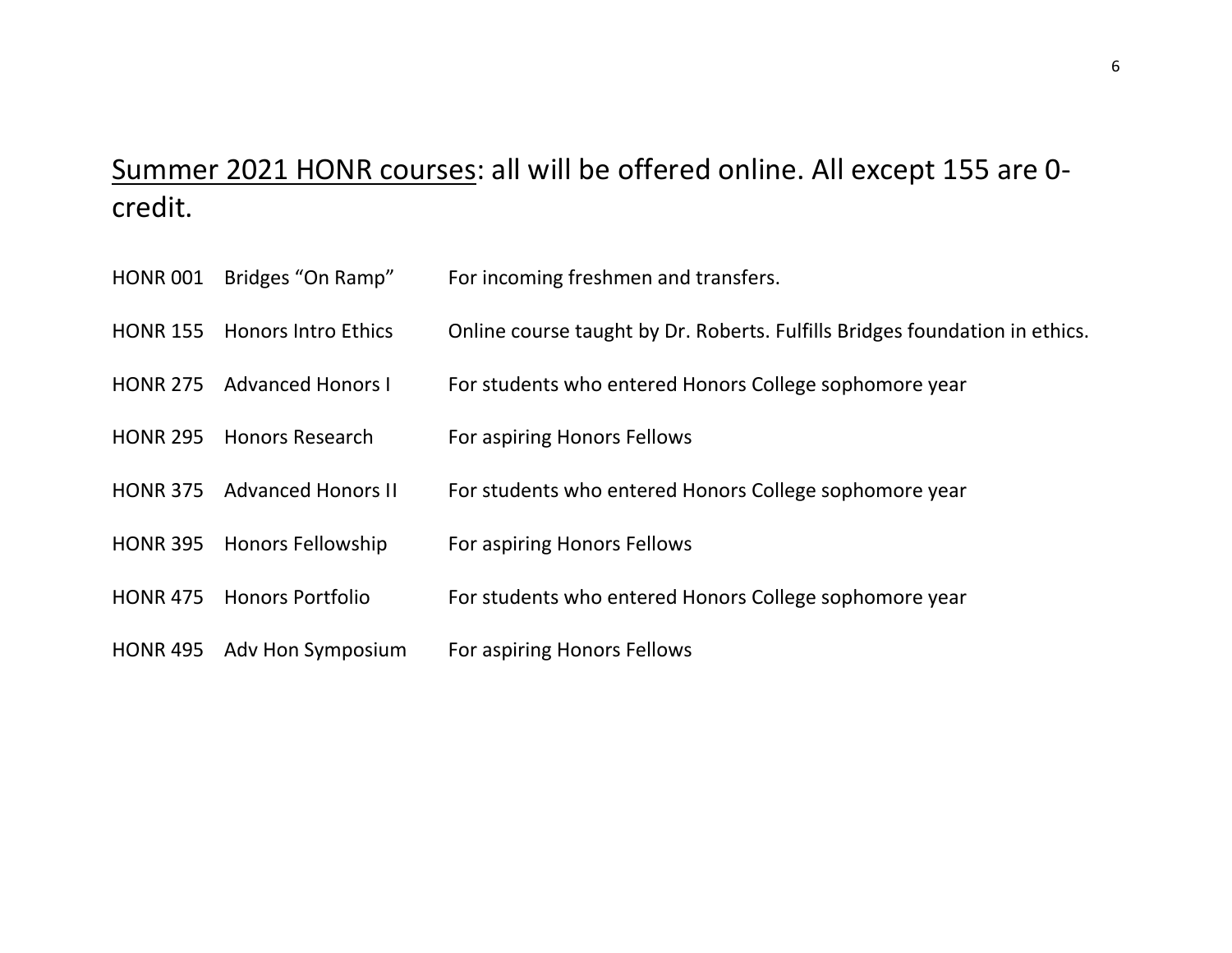### FALL 2022 HONR course descriptions

| <b>HONR</b>   | <b>Title</b>                                | <b>Description</b>                                                                                                                                                                                                | Days and<br><b>Times</b> | <b>Professor</b>            | Do I need to<br>register for a<br>tutorial ("R")<br>section? | <b>Bridges</b><br>equivalent? |
|---------------|---------------------------------------------|-------------------------------------------------------------------------------------------------------------------------------------------------------------------------------------------------------------------|--------------------------|-----------------------------|--------------------------------------------------------------|-------------------------------|
| $101 -$<br>01 | <b>Honors</b><br>Writing<br>and<br>Analysis | This course introduces honors students to college-<br>and professional-level writing, with an emphasis<br>on logic and argumentation. Students will have<br>opportunities to develop their own topics of inquiry. | MWF 1-1:50               | Dr. Kathy<br>Glass          | No                                                           | Yes - 101                     |
| $101 -$<br>02 |                                             |                                                                                                                                                                                                                   | MWF 12-12:50             | Dr. Stuart<br>Kurland       | <b>No</b>                                                    | Yes - 101                     |
| $101 -$<br>03 |                                             |                                                                                                                                                                                                                   | TR 8-9:15 a.m.           | Dr. Sue<br>Howard           | No                                                           | Yes-101                       |
| $101 -$<br>04 |                                             |                                                                                                                                                                                                                   | TR 10:50-12:05           | Dr. Erin<br>Speese          | No                                                           | Yes - 101                     |
| $101 -$<br>05 |                                             | Literature and Social Justice: This class will use<br>various literary genres to explore contemporary<br>issues in race, gender, sexual orientation,<br>(dis)ability, and immigration.                            | MWF 11-11:50             | Dr. Emad<br>Mirmotahari     | <b>No</b>                                                    | Yes - 101                     |
| $101 -$<br>06 |                                             |                                                                                                                                                                                                                   | TR 1:40-2:55             | Dr. Erin<br>Johns<br>Speese | <b>No</b>                                                    | Yes - 101                     |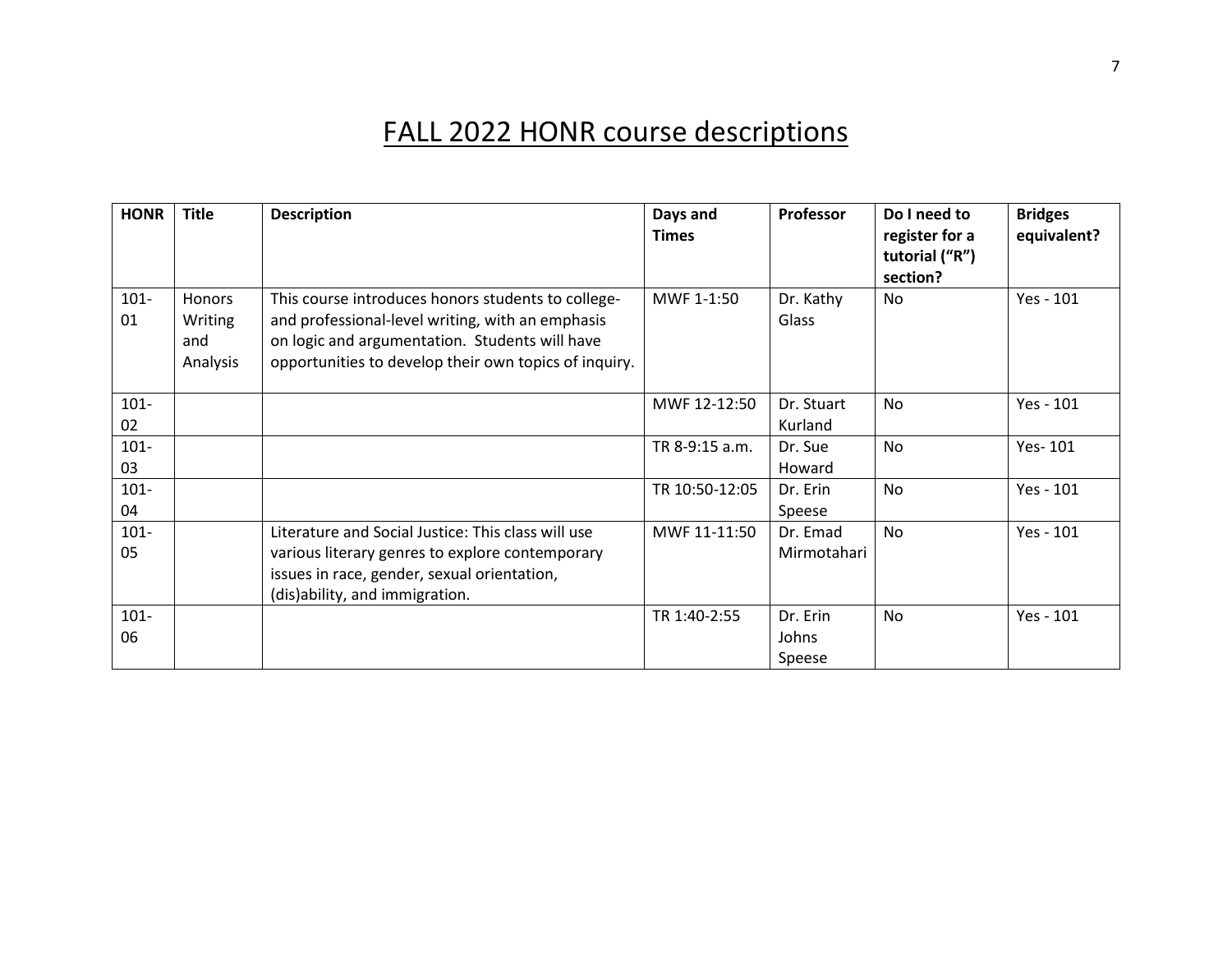| <b>HONR</b>   | <b>Title</b>                | <b>Description</b>                                                                                                                                                                                                                                                                                                                                                                                                                                                                                                                                                                                                      | Days and<br><b>Times</b> | Professor                 | Do I need to<br>register for a<br>tutorial ("R")<br>section? | <b>Bridges</b><br>equivalent?     |
|---------------|-----------------------------|-------------------------------------------------------------------------------------------------------------------------------------------------------------------------------------------------------------------------------------------------------------------------------------------------------------------------------------------------------------------------------------------------------------------------------------------------------------------------------------------------------------------------------------------------------------------------------------------------------------------------|--------------------------|---------------------------|--------------------------------------------------------------|-----------------------------------|
| $154 -$<br>01 | EQ: What is<br>Colonialism? | The word "colonialism" often conjures up highly<br>romanticized images from movies, Netflix series,<br>and high school textbooks. In reality it was an<br>oppressive political system that resulted in<br>incalculable human suffering. What exactly IS<br>colonialism? What ideas do colonial states use to<br>justify their power? And how do subjugated<br>populations resist and fight back against the<br>tyranny of colonial rule? This class examines the<br>ideologies of colonialism over the past 500 years<br>or so, using historical case studies, philosophy,<br>psychology, popular literature, and film. | TR 9:25-10:40            | Dr. John<br>Mitcham       | <b>No</b>                                                    | $Yes -$<br>Essential<br>Questions |
| $154 -$<br>02 | EQ: Does God<br>Exist?      | This course examines the claims atheists make<br>against faith and the responses believers make to<br>these claims. Those who take this course may<br>expect to gain a solid understanding of the most<br>prominent traditional arguments in favor of God's<br>existence, along with the counterarguments<br>against them. The course emphasizes a balanced<br>approach between the two, inviting students to<br>think critically about the material and to<br>formulate their own conclusions.                                                                                                                         | <b>MWF</b><br>11-11:50   | Dr. Marie<br><b>Baird</b> | No                                                           | $Yes -$<br>Essential<br>Questions |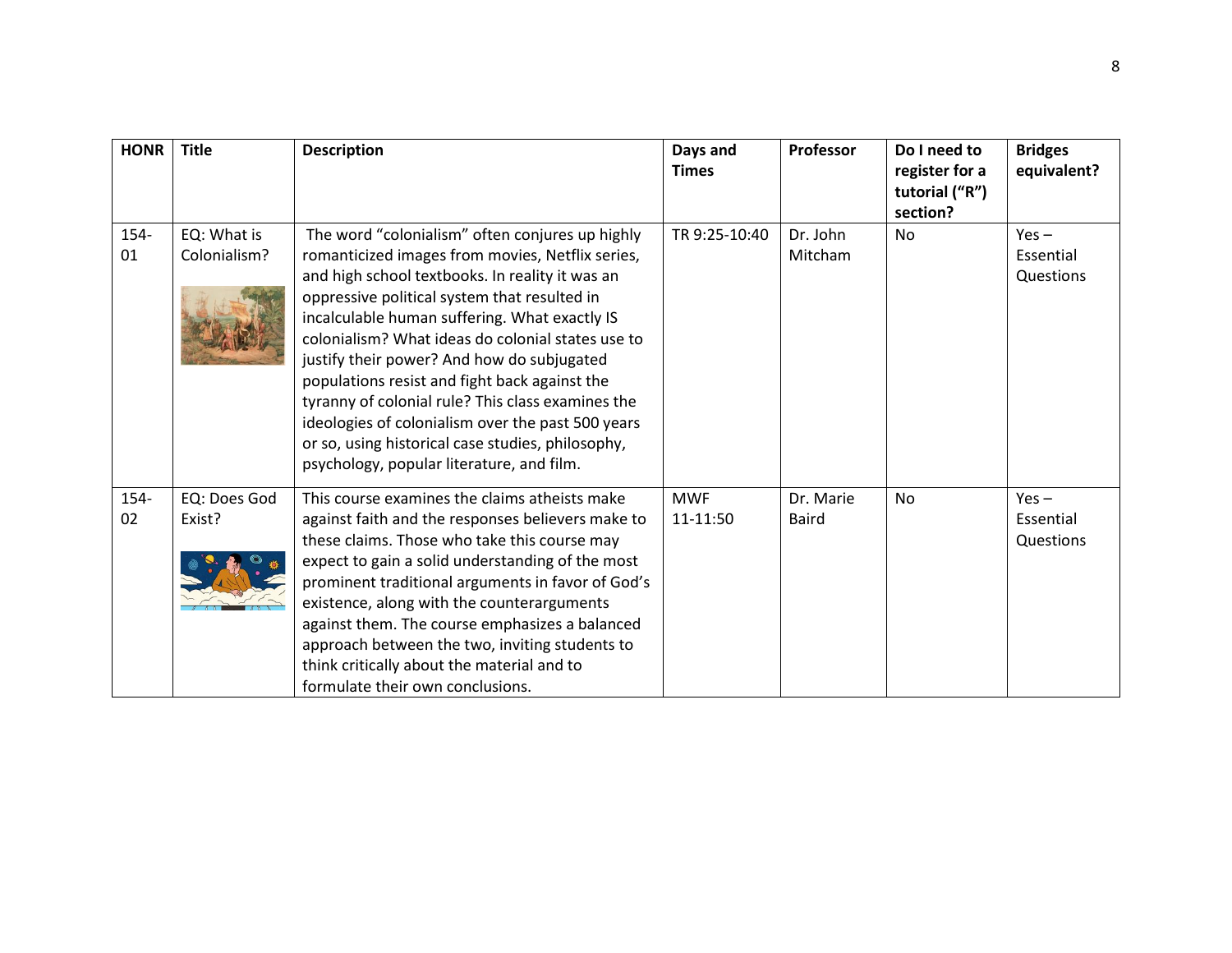| 154- | EQ: Are We   | There are many philosophical arguments about                                                         | MWF 9-9:50 | Prof. Dan | <b>No</b> | $Yes -$   |
|------|--------------|------------------------------------------------------------------------------------------------------|------------|-----------|-----------|-----------|
| 03   | Immortal?    | what happens after we die. Some argue that our                                                       |            | Cook      |           | Essential |
|      |              | immortal souls survive the death of our bodies                                                       |            |           |           | Questions |
|      |              | and that we are either rewarded or punished in                                                       |            |           |           |           |
|      |              | the afterlife. Some argue that we're rewarded or                                                     |            |           |           |           |
|      |              | punished by being reborn in a new kind of body.                                                      |            |           |           |           |
|      |              | And some argue that nothing happens at all. But                                                      |            |           |           |           |
|      |              | our different beliefs about the afterlife (or lack                                                   |            |           |           |           |
|      |              | thereof!) affect how we live our lives while we're                                                   |            |           |           |           |
|      |              | still living them. In this course, we will read and                                                  |            |           |           |           |
|      |              | discuss philosophical literature from a diverse set                                                  |            |           |           |           |
|      |              | of intellectual contexts to explore the existential                                                  |            |           |           |           |
|      |              | consequences of different beliefs about the                                                          |            |           |           |           |
|      |              | afterlife. We will ask how the values we hold, the                                                   |            |           |           |           |
|      |              | choices we make, and the lives we hope to live                                                       |            |           |           |           |
|      |              | might change if we changed our minds about                                                           |            |           |           |           |
|      |              | whether or not we are mortal beings.                                                                 |            |           |           |           |
|      |              |                                                                                                      |            |           |           |           |
| 154- | EQ: Why Am I | We are all imaginative beings. The capacity to                                                       | MW 4:30-   | Dr. Linda | <b>No</b> | $Yes -$   |
| 04   | Imagining    | imagine and create enriches our humanity,                                                            | 5:45       | Kinnahan  |           | Essential |
|      | Things?      | fostering connections with others and our                                                            |            |           |           | Questions |
|      |              | environments. This course grows out of questions                                                     |            |           |           |           |
|      |              | such as: Why do we need imagination as humans?                                                       |            |           |           |           |
|      |              | What does it mean to be creative, to be a creative                                                   |            |           |           |           |
|      |              | being? How does imagination exist in our                                                             |            |           |           |           |
|      |              | everyday lives? How can or do we bring                                                               |            |           |           |           |
|      |              | imagination into our lives? How are creativity and                                                   |            |           |           |           |
|      |              | imaginative activity linked? What prompts                                                            |            |           |           |           |
|      |              | imaginative creativity, and how can we be                                                            |            |           |           |           |
|      |              | creative? How is creativity linked to self-                                                          |            |           |           |           |
|      |              | expression and self-understanding? How is                                                            |            |           |           |           |
|      |              | imaginative creativity both playful and                                                              |            |           |           |           |
|      |              | purposeful? We will explore ideas about                                                              |            |           |           |           |
|      |              | imagination and creativity, ranging from the<br>(literary, visual, musical, and performance) arts to |            |           |           |           |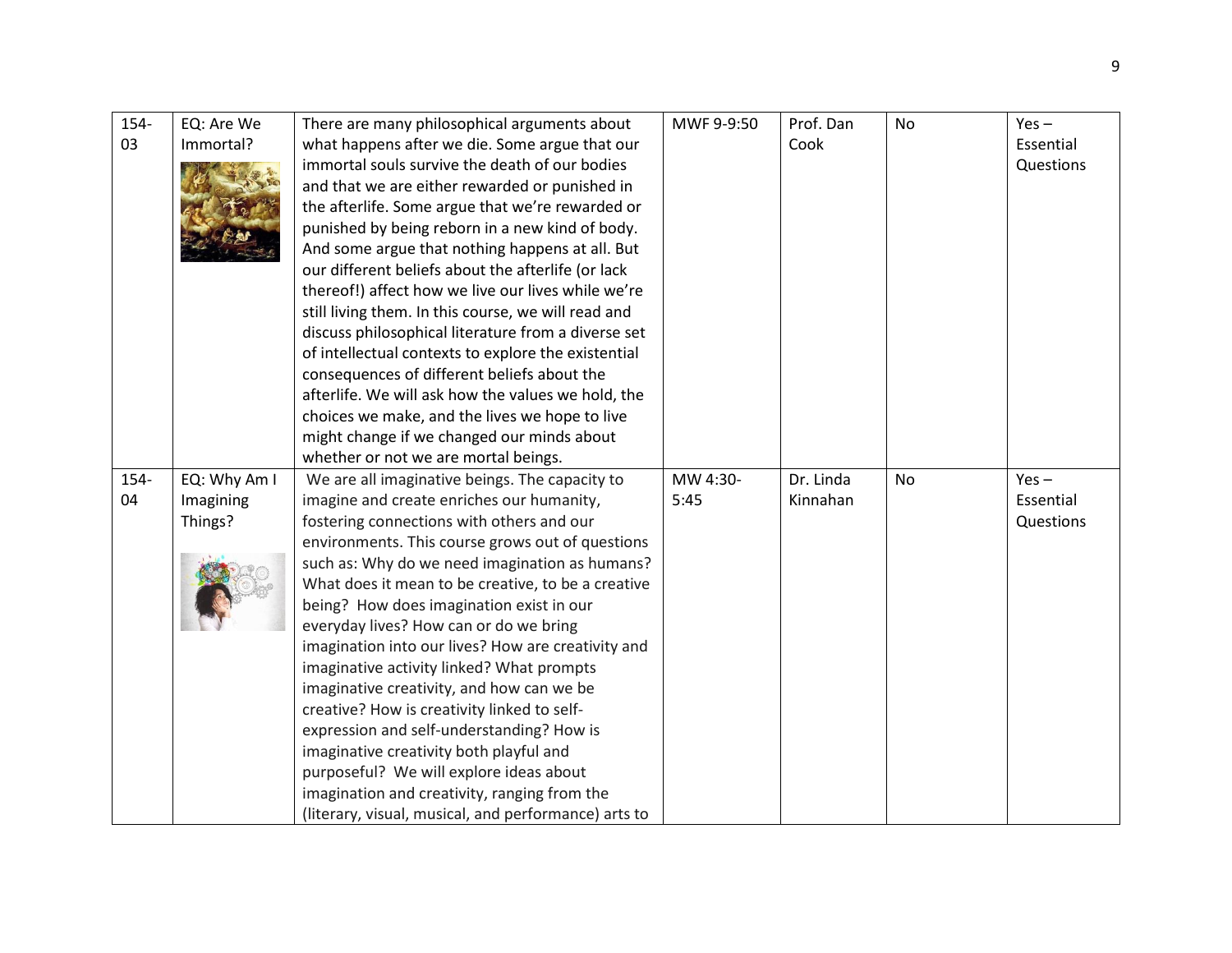|            |                                                            | science to popular culture. Thinking critically and<br>creatively, we will draw upon our own imaginative<br>capacity in writing and talking, as well as engaging<br>with creative processes. Everyone will design and<br>develop some kind of creative project over the<br>course of the semester, generated by individual<br>interests.                                                                                                                                                                                                                   |                     |                        |           |                                |
|------------|------------------------------------------------------------|------------------------------------------------------------------------------------------------------------------------------------------------------------------------------------------------------------------------------------------------------------------------------------------------------------------------------------------------------------------------------------------------------------------------------------------------------------------------------------------------------------------------------------------------------------|---------------------|------------------------|-----------|--------------------------------|
| 154-<br>05 | Hon EQ: Who<br>Was/Is Jesus?                               | We will attempt an investigation into the identity<br>of Jesus the Christ not only as a historical figure of<br>the past, but also as perpetually present in our<br>world. We will insist on his Jewish, human, and<br>divine identities as portrayed in the Bible, as well<br>as visual representations of Jesus in various<br>historical, geographical, and socio-political<br>contexts by focusing on works of art through the<br>centuries.                                                                                                            | MWF 10:00-<br>10:50 | Dr. Radu<br>Bordeianu  | <b>No</b> | Yes-<br>Essential<br>Questions |
| 154-<br>06 | Hon EQ: Is<br>Care for the<br>Planet My<br>Responsibility? | With the stakes of climate change already high<br>and ever rising, this essential-question course<br>considers various levels of responsibility-personal,<br>societal, global-for the ecological crisis facing<br>humanity. The consideration of one's own<br>responsibility will be facilitated by an engagement<br>with myriad resources both within and outside of<br>Catholic Christianity treating issues of ecology,<br>care for the planet, and a renewed understanding<br>of creation and faith informed by dialogue with<br>the natural sciences. | MW 3:00-<br>4:15    | Dr. Chris<br>Cimorelli | <b>No</b> | Yes-Essential<br>Questions     |
| 154-<br>07 | Hon EQ: What<br>is African<br>Thought?                     | How does African thought contribute to the way<br>we see ourselves, others, and the world?<br>Philosophy began in Africa, with ancient Egyptian                                                                                                                                                                                                                                                                                                                                                                                                            | TR 1:40-2:55        | Dr. Jay<br>Lampert     | <b>No</b> | Yes-Essential<br>Questions     |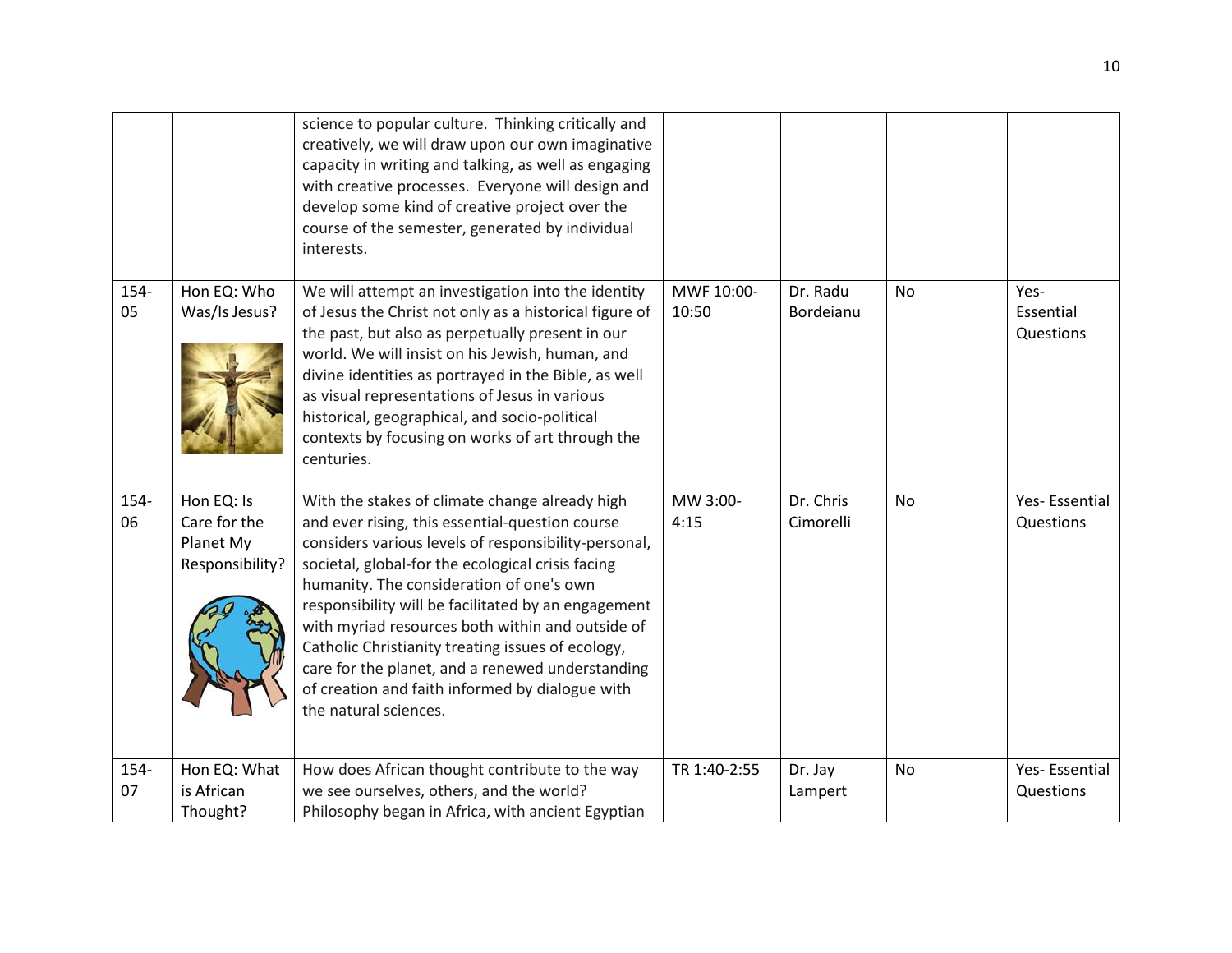|  | concepts of justice and soul, and relations         |  |  |
|--|-----------------------------------------------------|--|--|
|  | between humans and gods. More recently,             |  |  |
|  | colonial and post-colonial African philosophers     |  |  |
|  | deal with reason and culture, time and destiny,     |  |  |
|  | witchcraft and aesthetics, religion and             |  |  |
|  | modernism, ethics and community, politics and       |  |  |
|  | the philosophy of history, independence and         |  |  |
|  | freedom. This seminar will engage both the          |  |  |
|  | history African thought, its postcolonial present,  |  |  |
|  | and its influence on schools of contemporary        |  |  |
|  | African-American thought, including aesthetic,      |  |  |
|  | political, literary, and philosophical schools such |  |  |
|  | as Afropessimism, necropolitics, and Afrofuturism.  |  |  |

| <b>HONR</b> | <b>Title</b>    | <b>Description</b>                             | Days and<br><b>Times</b> | Professor   | Do I need to<br>register for a<br>tutorial ("R")<br>section? | <b>Bridges</b><br>equivalent? |
|-------------|-----------------|------------------------------------------------|--------------------------|-------------|--------------------------------------------------------------|-------------------------------|
| $155 -$     | Hon Foundations | The goal of this course is to consider various | MW 3-4:15                | Prof.       | No                                                           | <b>BRDG 105</b>               |
| 01          | in Ethics: Art  | arts forms and media, and to explore their     |                          | Christopher |                                                              |                               |
|             | Media and       | moral and political impact on us.              |                          | Lutz        |                                                              |                               |
|             | Morality        |                                                |                          |             |                                                              |                               |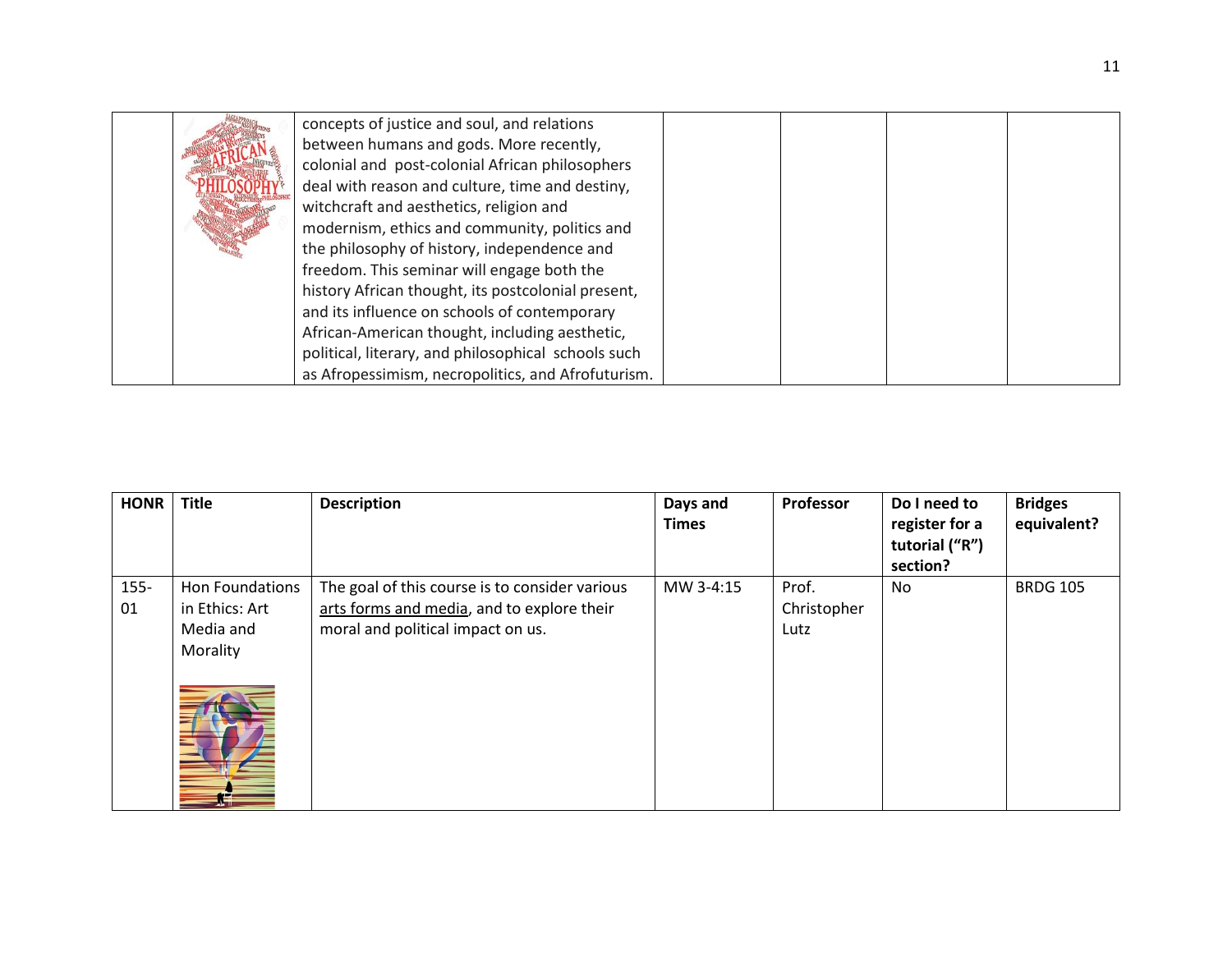| $155 -$ | <b>Hon Foundations</b> | In this course, we will explore the basic         | TR 1:40-2:55 | Dr. Kelly | No        | <b>BRDG 105</b> |
|---------|------------------------|---------------------------------------------------|--------------|-----------|-----------|-----------------|
| 02      | in Ethics:             | concepts we employ when thinking about            |              | Arenson   |           |                 |
|         | Fiction and Film       | ethical situations in our lives. We'll begin by   |              |           |           |                 |
|         |                        | considering what makes a question an ethical      |              |           |           |                 |
|         |                        | one as opposed to, say, a legal or factual one,   |              |           |           |                 |
|         |                        | and then we'll turn to specific questions         |              |           |           |                 |
|         |                        | pertaining to ethics: how might our choices       |              |           |           |                 |
|         |                        | promote the common good? What are my              |              |           |           |                 |
|         |                        | duties and obligations? How is freedom            |              |           |           |                 |
|         |                        | related to our moral choices? What are the        |              |           |           |                 |
|         |                        | roles of experts, authorities, and exemplars in   |              |           |           |                 |
|         |                        | our decisions about how to act? What are my       |              |           |           |                 |
|         |                        | own beliefs that guide my ideas of right and      |              |           |           |                 |
|         |                        | wrong? What would it mean for a human             |              |           |           |                 |
|         |                        | being to flourish rather than just subsist? We'll |              |           |           |                 |
|         |                        | consider these questions through the lenses of    |              |           |           |                 |
|         |                        | contemporary and ancient texts as well as         |              |           |           |                 |
|         |                        | fiction and film.                                 |              |           |           |                 |
|         |                        |                                                   |              |           |           |                 |
| $155 -$ | Hon Foundations        | The focus of this section of the course will be   | MWF 9-9:50   | Dr. Anna  | <b>No</b> | <b>BRDG 105</b> |
| 03      | in Ethics: Politics    | ethics in American political life. Drawing both   |              | Scheid    |           |                 |
|         |                        | philosophical and religious ethicists, the        |              |           |           |                 |
|         |                        | course will explore questions such as what is     |              |           |           |                 |
|         |                        | an ethical separation of Church/religion and      |              |           |           |                 |
|         |                        | state? What makes for ethical                     |              |           |           |                 |
|         |                        | citizenship? What does ethical political          |              |           |           |                 |
|         |                        | activism look like in our context? And, how       |              |           |           |                 |
|         |                        | can we encourage ethical discourse and            |              |           |           |                 |
|         |                        | dialogue in the midst of real political           |              |           |           |                 |
|         |                        | disagreement?                                     |              |           |           |                 |
|         |                        |                                                   |              |           |           |                 |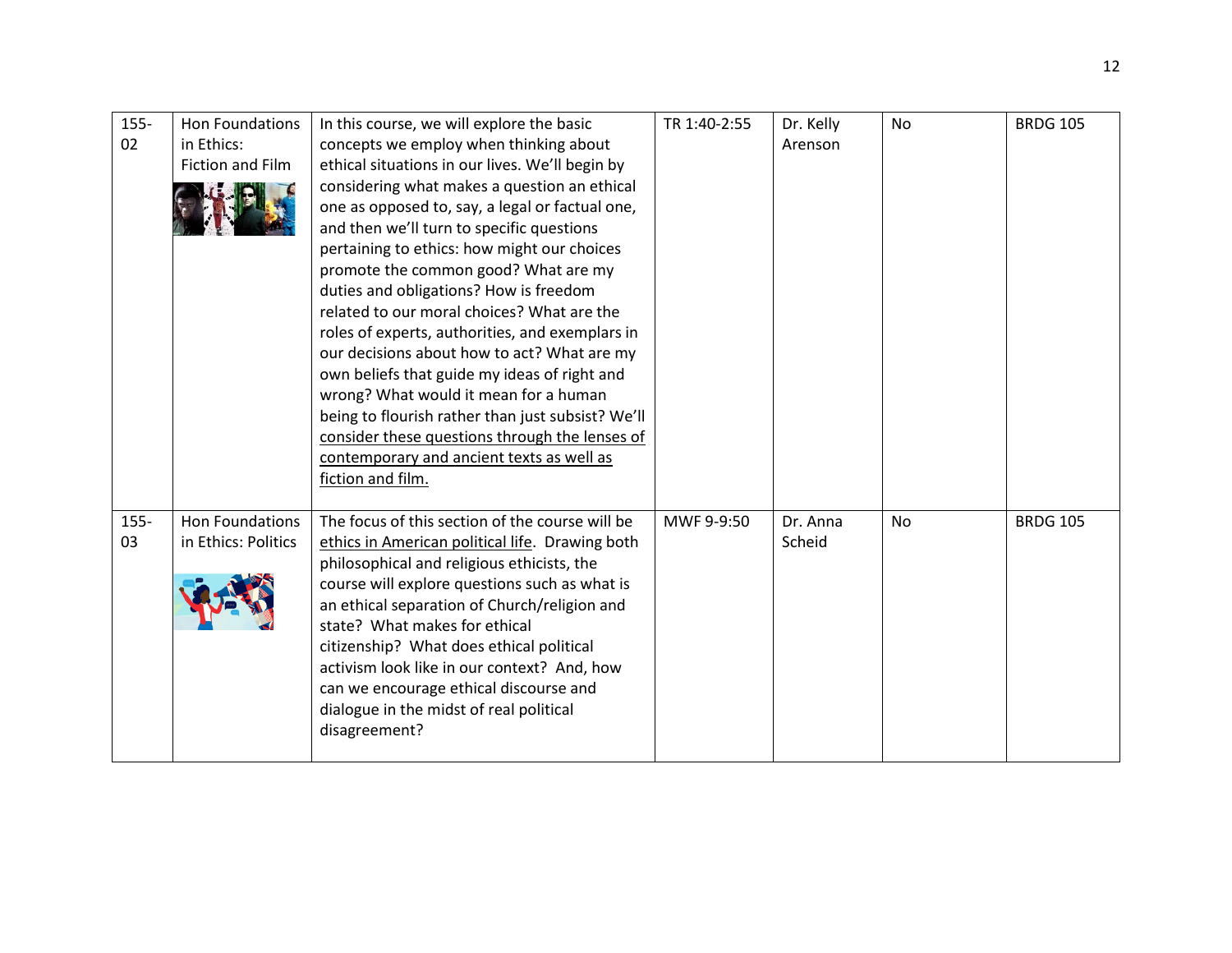| $155 -$ | Hon Foundations        | Like a choose-your-own-adventure story,        | <b>MWF</b> | Prof.   | No | <b>BRDG 105</b> |
|---------|------------------------|------------------------------------------------|------------|---------|----|-----------------|
| 04      | in Ethics:             | particular beliefs and fundamental             | 10-10:50   | Timothy |    |                 |
|         | Avenues &              | assumptions about life, society, the universe  |            | Frazier |    |                 |
|         | Roadmaps               | and our place in it, and god(s) open up        |            |         |    |                 |
|         |                        | different avenues of different outlooks on     |            |         |    |                 |
|         | $\triangle \mathbb{Z}$ | ethics. This course seeks to lay some of these |            |         |    |                 |
|         |                        | out from a bird's eye view, utilizing insights |            |         |    |                 |
|         |                        | from sociology, philosophy, and theology.      |            |         |    |                 |

*Experiential Courses in Music and Theatre, as well as tutorials, are on the next few pages. They fulfill Bridges competencies. ALL of the attributes listed in the far right column DO apply to the courses. (In other words, yes, a course can count for four things* ☺*)*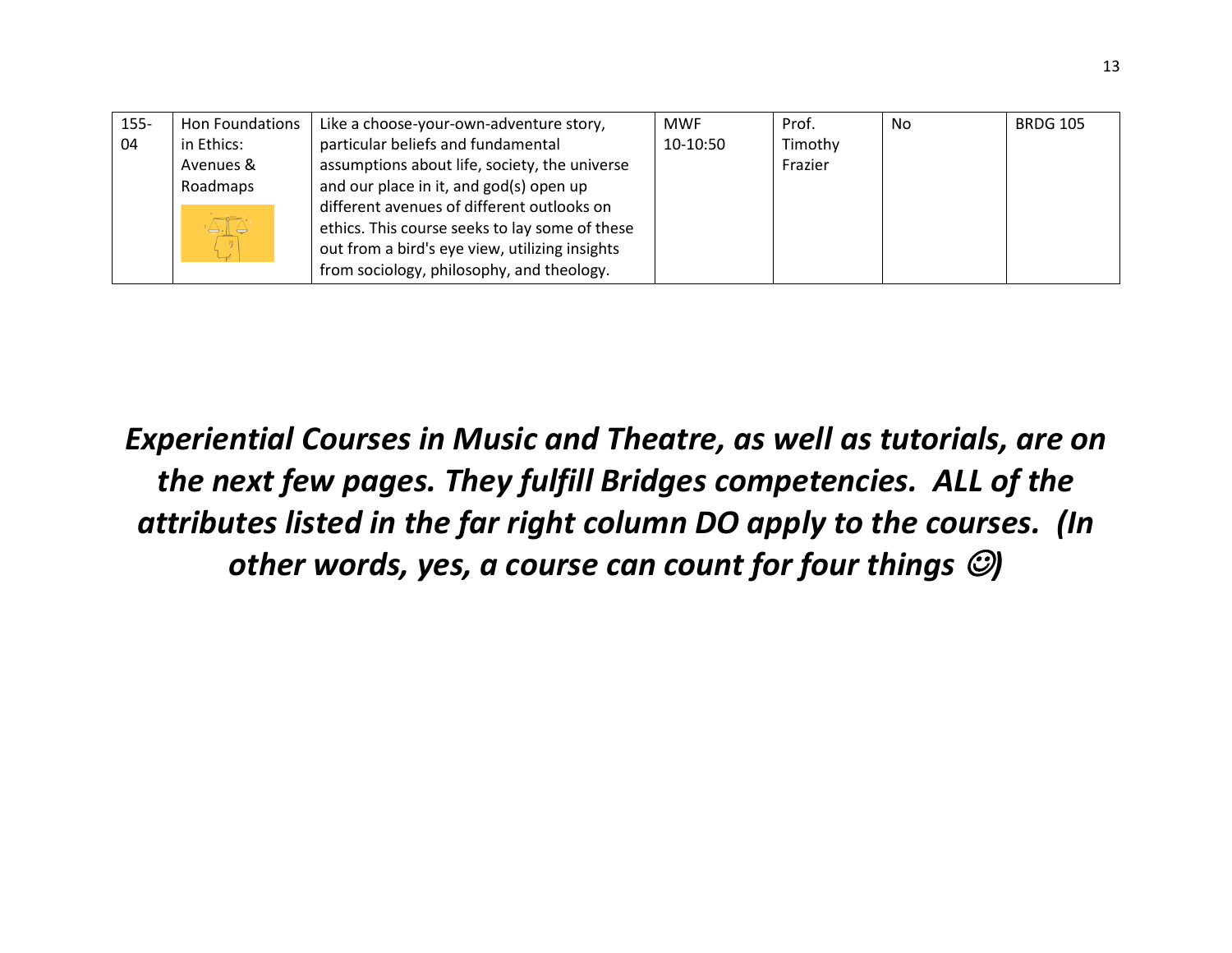| <b>HONR</b>   | <b>Title</b>                                                                                  | <b>Description</b>                                                                                                                                                                                                                                                                                                                                                                                                                                                                                                                                                                                                                                                    | Days and<br><b>Times</b> | Professor           | Do I need to<br>register for a<br>tutorial ("R"<br>for<br><b>Recitation</b> )<br>section? | <b>Bridges equivalent?</b>                                                                                                  |
|---------------|-----------------------------------------------------------------------------------------------|-----------------------------------------------------------------------------------------------------------------------------------------------------------------------------------------------------------------------------------------------------------------------------------------------------------------------------------------------------------------------------------------------------------------------------------------------------------------------------------------------------------------------------------------------------------------------------------------------------------------------------------------------------------------------|--------------------------|---------------------|-------------------------------------------------------------------------------------------|-----------------------------------------------------------------------------------------------------------------------------|
| $204 -$<br>01 | Honors CA:<br>Enjoyment of<br><b>Music</b><br>Pittsburgh LIVE<br>$1 - 7 - 6$<br><b>B</b> LIVE | This course leads to an understanding of<br>how music's basic elements, melody,<br>harmony, rhythm and form, are used to<br>communicate the composer's<br>expressive intent. The Enjoyment of<br>Music: Pittsburgh Live is an experiential<br>class. We will listen to a wide variety of<br>music, and we will attend live and<br>virtual performances. There will be two<br>evening performances that occur<br>outside of class time.                                                                                                                                                                                                                                | TR 3:05-4:20             | Dr. Ed<br>Kocher    | <b>No</b>                                                                                 | Communication<br>$\blacksquare$<br>and Creative<br>Expression<br>(BRCC),<br>Social and<br>Historical<br>Reasoning<br>(BRSH) |
| $204 -$<br>02 | Honors CA:<br>THEA:<br>Improvisation                                                          | This course is designed to use the art of<br>improvisation to strengthen skills in<br>communication & collaboration, and<br>find the natural impulses that make<br>humans relate to each other, even in<br>uncomfortable situations. Through<br>hands-on formats, students will<br>participate in various acting scenarios<br>that broaden the ability to think on their<br>feet, finding creative ways to move a<br>moment forward. The art of improv will<br>be used to demonstrate how humans<br>use it on a daily basis to overcome<br>unexpected situations in the work,<br>school, or home environment. Students<br>will also learn that improvisation is not a | TR 12:15-<br>1:05        | Dr. Jill<br>Jeffrey | <b>No</b>                                                                                 |                                                                                                                             |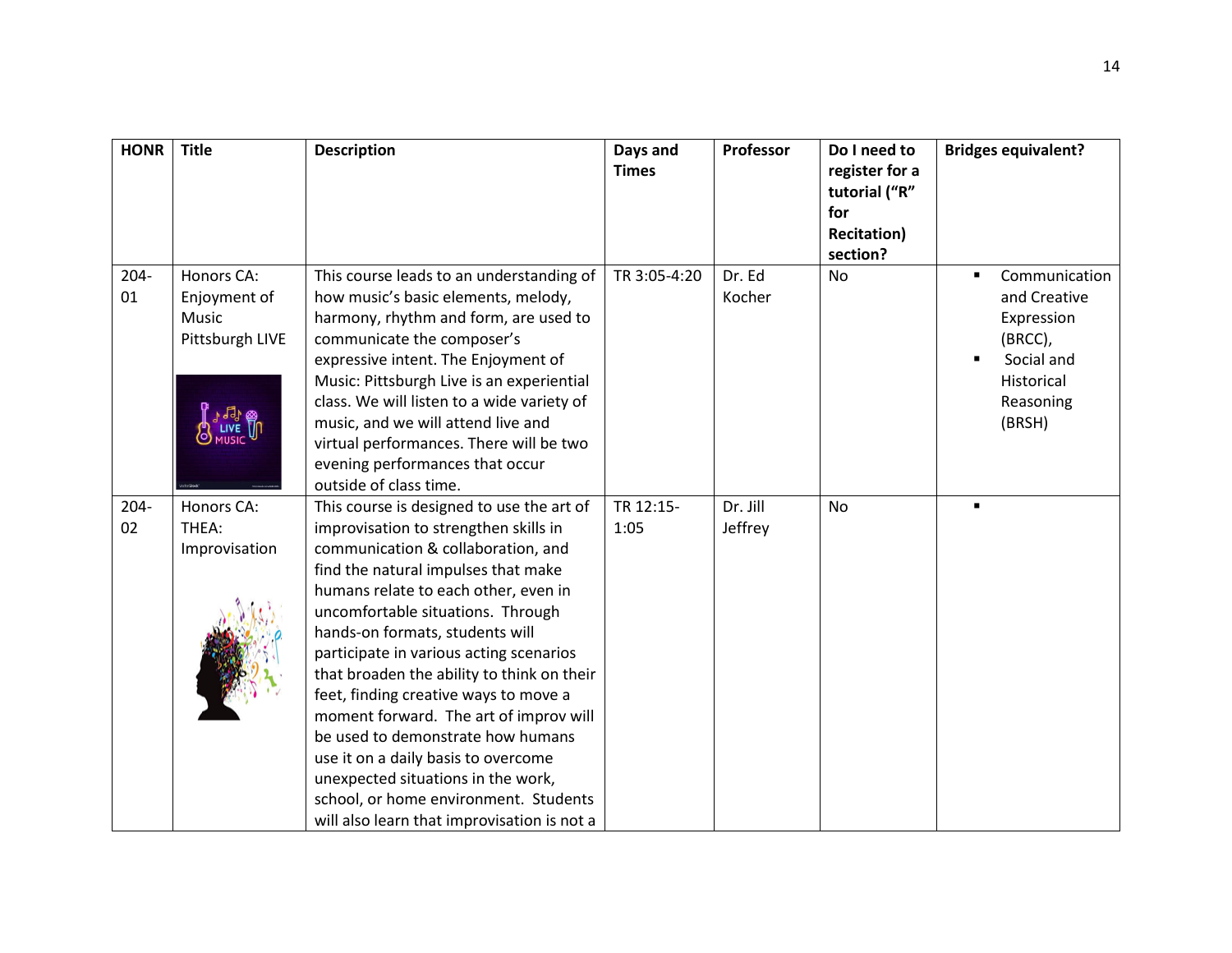| 205 | Hon<br>International<br><b>Study Abroad</b><br><b>STUDY</b><br><b>ABROAD</b> | limited theatrical form (i.e. comedy) and<br>will be provided opportunities to create<br>and workshop formats that focus on<br>empathetic response to a variety of<br>social situations.<br>Honors College students are encouraged<br>to study abroad. This course allows<br>students to explore a topic of their<br>choosing and add reflective exercises to<br>their travels. Students will work with<br>the instructor to determine what form<br>their coursework will take and will<br>participate in tutorial discussions on<br>zoom. Please also register for HONR<br>205R when you register for this class.                       | Meets as a<br>tutorial, to<br>be arranged<br>with Dr.<br>Roberts<br>while you<br>are abroad.<br>Please<br>register for<br><b>HONR 205R</b><br>also | Dr. Kathleen<br>Glenister<br>Roberts | Yes-register<br>for HONR<br>205R. We will<br>arrange zoom<br>meet times<br>after you<br>register | Cultural<br>$\blacksquare$<br>Fluency (BRCF),<br>Experiential<br>Learning (BREL)                           |
|-----|------------------------------------------------------------------------------|------------------------------------------------------------------------------------------------------------------------------------------------------------------------------------------------------------------------------------------------------------------------------------------------------------------------------------------------------------------------------------------------------------------------------------------------------------------------------------------------------------------------------------------------------------------------------------------------------------------------------------------|----------------------------------------------------------------------------------------------------------------------------------------------------|--------------------------------------|--------------------------------------------------------------------------------------------------|------------------------------------------------------------------------------------------------------------|
| 208 | Musics of Africa<br>and the African<br>Diaspora:<br>Steel Pan Band !         | In this course you will learn to play in a<br>steel drum band! The main aim of this<br>course is to provide a framework for the<br>understanding of music originating and<br>as performed in the continent of Africa<br>and the African Diaspora. It explores the<br>variety of music of the continent and its<br>diaspora, by focusing on selected<br>musical cultures, the knowledge of<br>which will enable the student to<br>appreciate how social and cultural life<br>are interlaced with music. Ideas and<br>information will be drawn from<br>recordings, videos, readings, lectures,<br>discussions, and in-class performances. | <b>MW</b><br>4:25-5:40                                                                                                                             |                                      | No                                                                                               | Communication<br>& Creative<br>Expression<br>(BRCC)<br>Cultural<br>Fluency and<br>Responsiveness<br>(BRCF) |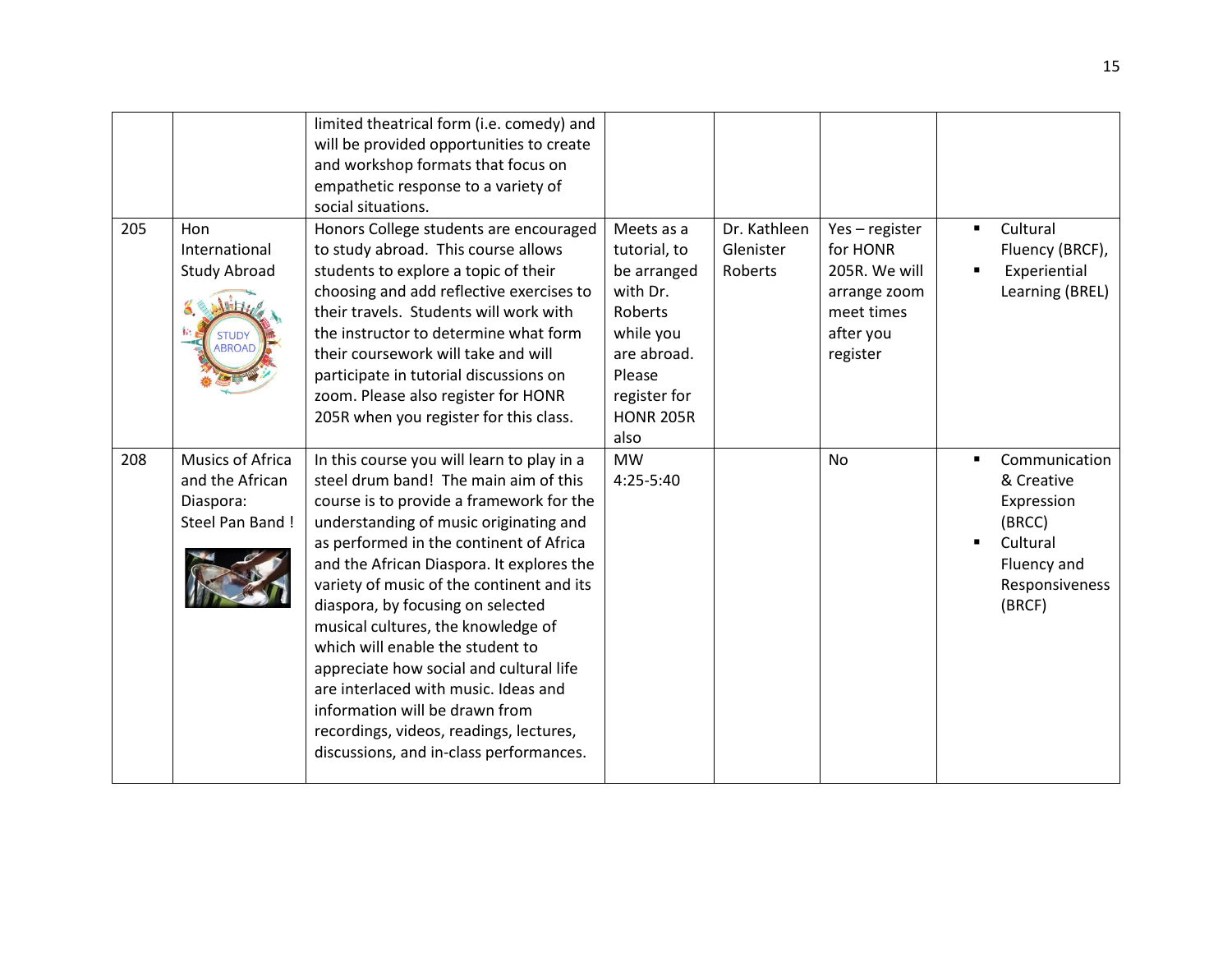| 210 | Hon Tutorial: | What is art, and what does it do to or      | Meets as a | Dr. Dan | $Yes - choose$     | Philosophy,<br>$\blacksquare$ |
|-----|---------------|---------------------------------------------|------------|---------|--------------------|-------------------------------|
|     | Art and       | for us? In this tutorial, we'll explore and | tutorial.  | Selcer  | <b>ONE</b> section | Communication                 |
|     | Aesthetics    | apply philosophical aesthetics and          | Choose ONE |         | of 210R:           | & Creative                    |
|     |               | criticism to ask questions about art in     | section of |         |                    | Expression                    |
|     |               | relation to sensation, thought, and         | 210R       |         | $T11-11:50$ ,      | (BRCC),                       |
|     | <b>MARINA</b> | judgment as well as image, sound, and       |            |         | W 11-11:50,        | Critical                      |
|     |               | concept. We'll consider classical           |            |         | <b>Or</b>          | Thinking                      |
|     |               | aesthetic ideas about beauty, aesthetic     |            |         | R 11-11:50         | (BRCT),                       |
|     |               | power, and imitation as well as             |            |         |                    | Writing-                      |
|     |               | contemporary thinkers who critically        |            |         |                    | Enriched                      |
|     |               | engage, expand, and reframe those           |            |         |                    |                               |
|     |               | classical ideas, including considerations   |            |         |                    |                               |
|     |               | about art in relation to race, class, and   |            |         |                    |                               |
|     |               | gender; contemporary accounts of            |            |         |                    |                               |
|     |               | artistic practice; and new technologies     |            |         |                    |                               |
|     |               | for artistic production (reproductive       |            |         |                    |                               |
|     |               | printing and photography, cinema,           |            |         |                    |                               |
|     |               | digital-image manipulation, virtual         |            |         |                    |                               |
|     |               | reality, digital music, and the explosion   |            |         |                    |                               |
|     |               | of possibilities for aesthetic              |            |         |                    |                               |
|     |               | communication offered by                    |            |         |                    |                               |
|     |               | contemporary media technologies).           |            |         |                    |                               |
|     |               | We'll interrogate the fraught               |            |         |                    |                               |
|     |               | relationship between art and political      |            |         |                    |                               |
|     |               | activism; the possibility of using art to   |            |         |                    |                               |
|     |               | intervene in public space and collective    |            |         |                    |                               |
|     |               | discussion; and the relationships           |            |         |                    |                               |
|     |               | between artistic and political              |            |         |                    |                               |
|     |               | representation. Finally, we'll apply all    |            |         |                    |                               |
|     |               | this thinking about art to concrete         |            |         |                    |                               |
|     |               | experiences in some of Pittsburgh's         |            |         |                    |                               |
|     |               | most intriguing art spaces, leaving the     |            |         |                    |                               |
|     |               | classroom to visit the Mattress Factory     |            |         |                    |                               |
|     |               | contemporary art museum, the Troy Hill      |            |         |                    |                               |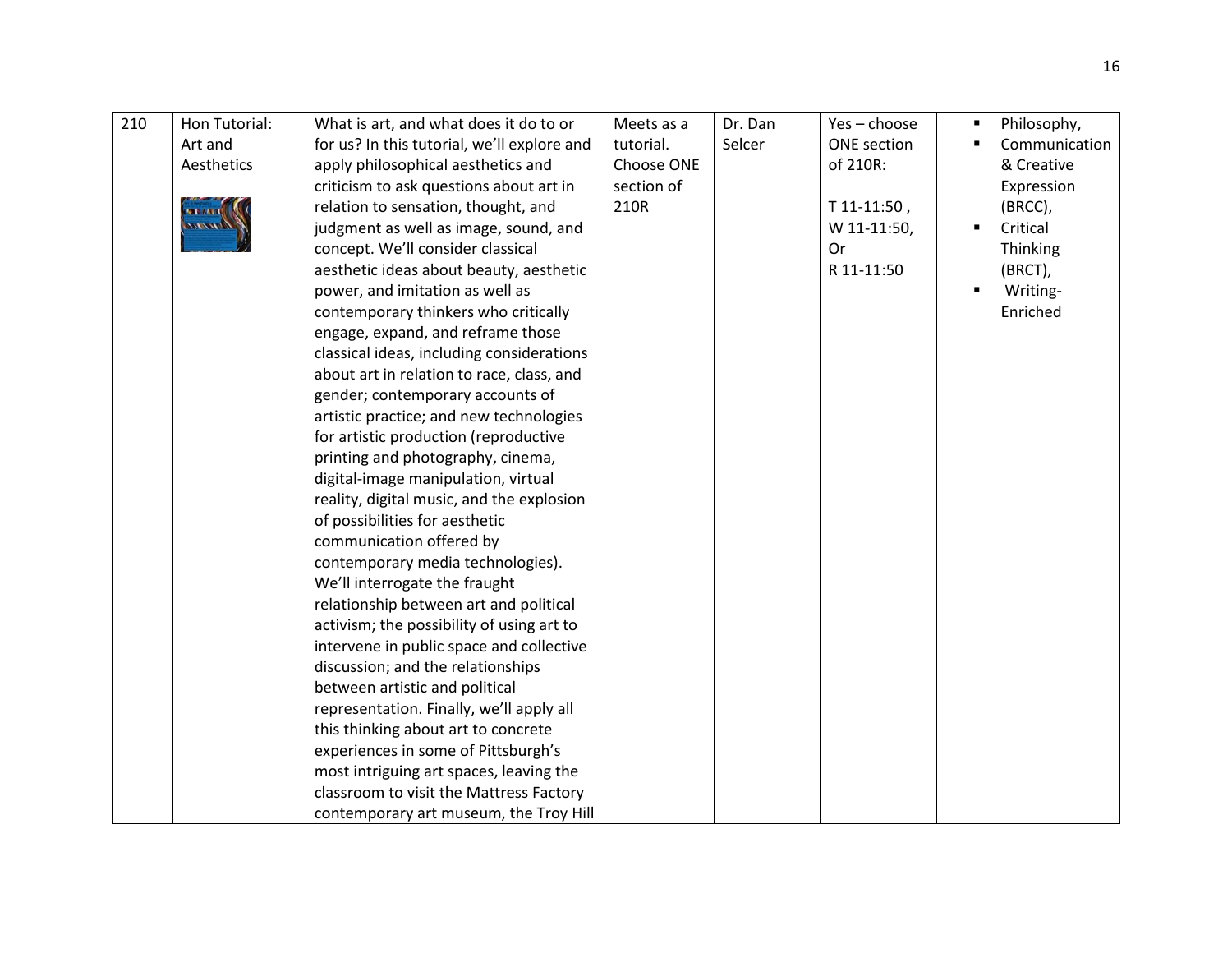|     |                              | Art Houses, the Miller ICA at CMU,<br>and/or independent galleries of the<br>Penn Avenue Arts District and the<br>Cultural District.<br>Students must co-register in a section<br>of 210R Dr. Dan Selcer.                                                                                                                                                                                                                                                                                                                                                                                                                                                                                                                                                                                                                                                                                                                                                                                                                                                                                                                   |                                                             |                    |                                                                                                |                                                                                                                                                      |
|-----|------------------------------|-----------------------------------------------------------------------------------------------------------------------------------------------------------------------------------------------------------------------------------------------------------------------------------------------------------------------------------------------------------------------------------------------------------------------------------------------------------------------------------------------------------------------------------------------------------------------------------------------------------------------------------------------------------------------------------------------------------------------------------------------------------------------------------------------------------------------------------------------------------------------------------------------------------------------------------------------------------------------------------------------------------------------------------------------------------------------------------------------------------------------------|-------------------------------------------------------------|--------------------|------------------------------------------------------------------------------------------------|------------------------------------------------------------------------------------------------------------------------------------------------------|
| 211 | Hon Tutorial:<br>Jane Austen | Are you obsessively watching<br>Bridgerton, Sanditon, or The Gilded Age<br>(set in a later time-period than Austen<br>with equally excellent costumes)? Do<br>you love tea, gossip about the Royals, or<br>the movie Clueless? Even if you have<br>never read a word by Jane Austen, this<br>tutorial might be for you. Whether you<br>have already immersed yourself in all<br>things Austen, or if you are new to<br>Austen's work, this class will be a<br>continuation or an introduction to<br>Austen and her world. Focusing on her<br>later novels, Emma, Mansfield Park, and<br>Persuasion, we will pay close attention<br>to the connections between Austen's<br>writings and the arts. In addition to<br>discussing and debating her novels,<br>watching films, and hopefully drinking<br>tea, we will explore the ways in which<br>Austen might have been influenced by<br>painting, drawing, miniatures,<br>caricatures, silhouettes, music, theater,<br>and fashion as well as artists, authors,<br>actors, and actresses. Students will have<br>the opportunity to do both critical and<br>creative projects. | Meets as a<br>tutorial.<br>Choose ONE<br>section of<br>211R | Dr. Laura<br>Engel | $Yes - choose$<br><b>ONE</b> section<br>of 211R:<br>M 12-12:50,<br>M 2-2:50,<br>Or<br>W 2-2:50 | Communication<br>$\blacksquare$<br>and Creative<br>Expression<br>(BRCC),<br>Social and<br>Historical<br>Reasoning<br>(BRSH),<br>Writing-<br>Enriched |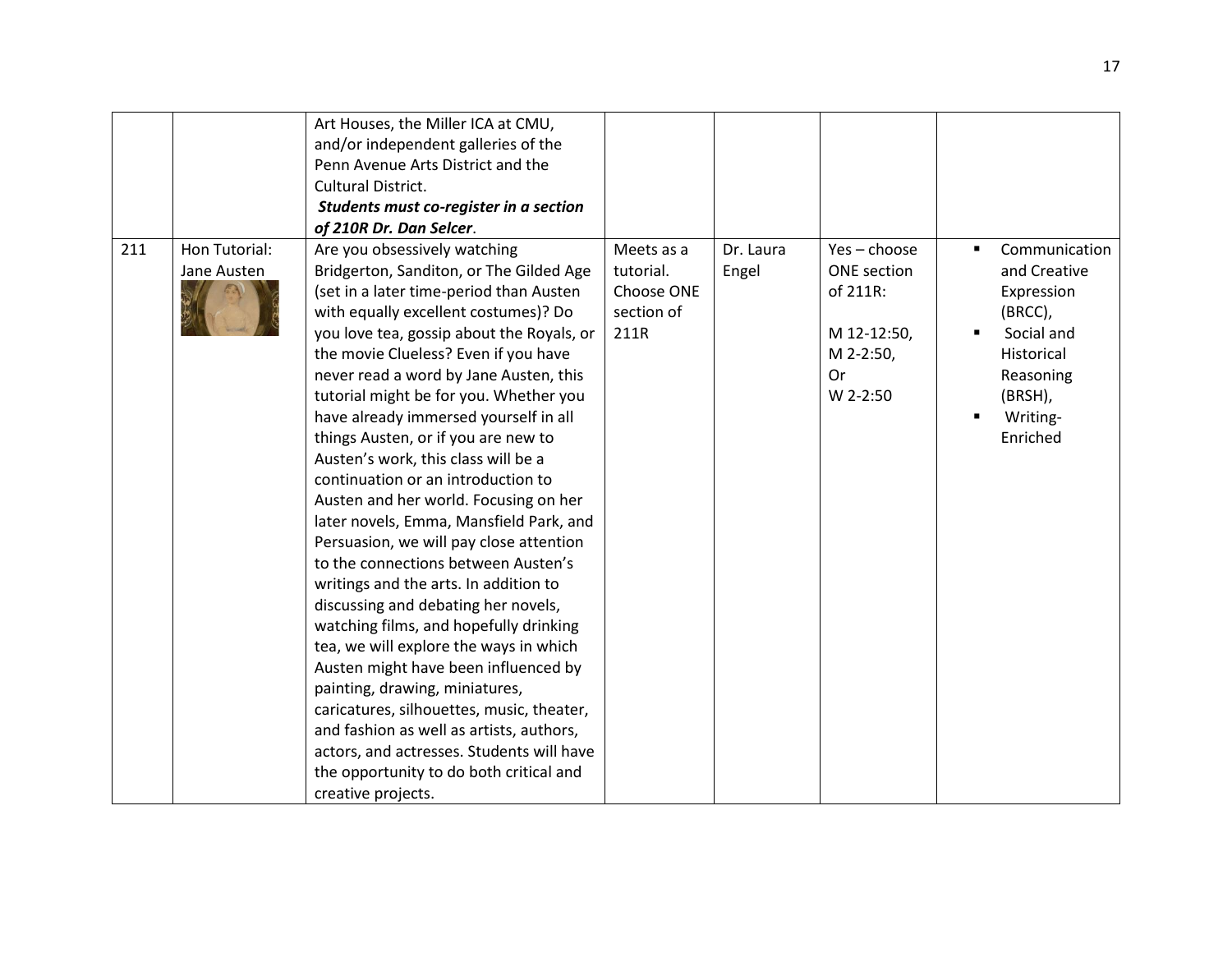|     |                                                                                              | Students must co-register in a section                                                                                                                                                                                                                                                                                                                                                                                                                                                                                                                                                                                                                                                                                                                                                                                                                           |                                                                         |                      |                                                                                |                                                                                                                                                    |
|-----|----------------------------------------------------------------------------------------------|------------------------------------------------------------------------------------------------------------------------------------------------------------------------------------------------------------------------------------------------------------------------------------------------------------------------------------------------------------------------------------------------------------------------------------------------------------------------------------------------------------------------------------------------------------------------------------------------------------------------------------------------------------------------------------------------------------------------------------------------------------------------------------------------------------------------------------------------------------------|-------------------------------------------------------------------------|----------------------|--------------------------------------------------------------------------------|----------------------------------------------------------------------------------------------------------------------------------------------------|
|     |                                                                                              | of 211R with Dr. Laura Engel.                                                                                                                                                                                                                                                                                                                                                                                                                                                                                                                                                                                                                                                                                                                                                                                                                                    |                                                                         |                      |                                                                                |                                                                                                                                                    |
|     |                                                                                              |                                                                                                                                                                                                                                                                                                                                                                                                                                                                                                                                                                                                                                                                                                                                                                                                                                                                  |                                                                         |                      |                                                                                |                                                                                                                                                    |
| 212 | Hon Tutorial:<br>The hallows and<br>the holy: the<br>theological<br>world of Harry<br>Potter | The Harry Potter series became an<br>instant classic because it addresses<br>fundamental human themes of good vs.<br>evil, war and peace, friendship and<br>betrayal, love and death - which are<br>also the perennial questions of faith<br>traditions. This class will bring Harry<br>Potter and Christian theology into<br>dialogue with each other, using the<br>characters and narratives to understand<br>Christian terms and concepts, and using<br>Christian theology to deepen our<br>appreciation of the books. Theological<br>topics include: the origin of evil, the<br>dynamics of sin, types of friendship, the<br>power of love, political resistance<br>against oppressors, solidarity amidst<br>injustice, and maintaining hope in the<br>face of death. Students must also<br>register for one section of HONR 212R<br>with Dr. Daniel Scheid. | Meets as a<br>tutorial.<br>Choose ONE<br>section of<br><b>HONR 212R</b> | Dr. Daniel<br>Scheid | $Yes - choose$<br>ONE section<br>of 212R:<br>T9:25-10:15<br>0r<br>R 9:25-10:15 | Theology,<br><b>Ethical and</b><br>Moral<br>Reasoning<br>(BRET),<br>Communication<br>and Creative<br>Expression<br>(BRCC),<br>Writing-<br>Enriched |
| 213 | Hon Tutorial:<br>Exile and<br>Migration                                                      | This course explores US-Mexico border<br>issues through considerations of exile,<br>migration, assimilation, and resistance                                                                                                                                                                                                                                                                                                                                                                                                                                                                                                                                                                                                                                                                                                                                      | Meets as a<br>tutorial.<br>Choose ONE                                   | Dr. Eduardo<br>Ruiz  | $Yes - choose$<br><b>ONE</b> section<br>of 213R:                               | Comm and<br>٠<br>Creative<br>Expression                                                                                                            |
|     |                                                                                              | in several canonical border narratives.<br>The course also explores issues of<br>gender, stereotypes, and human rights.<br>The goal is to challenge received<br><b>Mexican and Latin</b><br>American stereotypes in the context<br>of violence and the pressures                                                                                                                                                                                                                                                                                                                                                                                                                                                                                                                                                                                                 | section of<br><b>HONR 213R</b>                                          |                      | M 9-9:50,<br>W 9-9:50,<br>Or<br>F9--9:50                                       | (BRCC),<br>Cultural<br>Fluency and<br>Responsiveness<br>(BRCF),<br>Writing-<br>Enriched                                                            |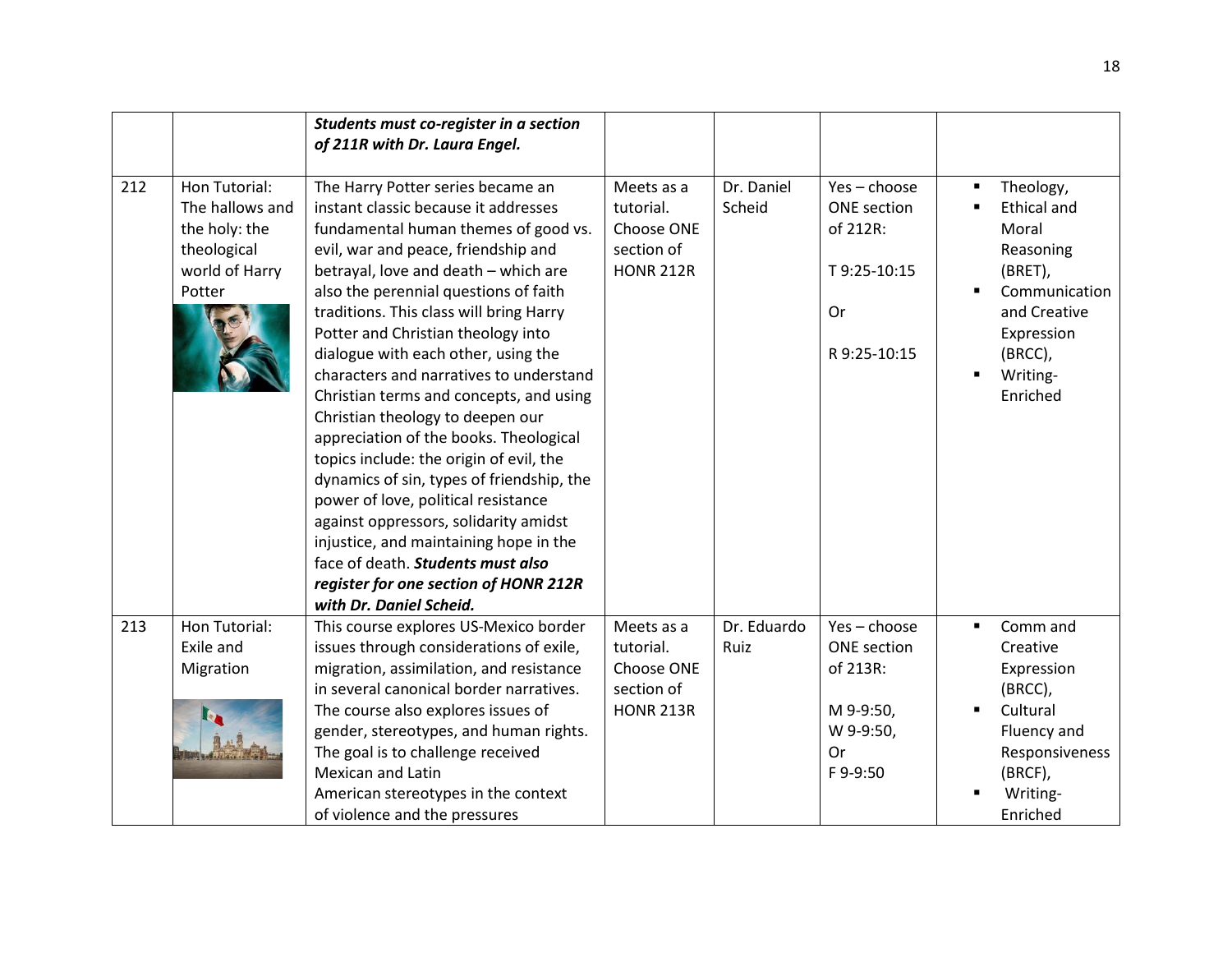|     |                                                            | of globalization. The working<br>corpus includes literature, film, and<br>essay writing. Conducted in English.<br>Students must register for one section<br>of HONR 213R with Dr. Eduardo Ruiz.                                                                                                                                                                                                                                                                                                                                                                                                                                                                                                                                                                                                                                                                                                                                                                                                                                                                                                                                            |                                                                         |                       |                                                                                                        |                                                                                                                                                                                                         |
|-----|------------------------------------------------------------|--------------------------------------------------------------------------------------------------------------------------------------------------------------------------------------------------------------------------------------------------------------------------------------------------------------------------------------------------------------------------------------------------------------------------------------------------------------------------------------------------------------------------------------------------------------------------------------------------------------------------------------------------------------------------------------------------------------------------------------------------------------------------------------------------------------------------------------------------------------------------------------------------------------------------------------------------------------------------------------------------------------------------------------------------------------------------------------------------------------------------------------------|-------------------------------------------------------------------------|-----------------------|--------------------------------------------------------------------------------------------------------|---------------------------------------------------------------------------------------------------------------------------------------------------------------------------------------------------------|
| 214 | Hon Tutorial:<br>Perspectives on<br><b>World Religions</b> | What is a "religion"? What are the<br>major religions in the world? How do we<br>understand them according to their own<br>perspectives and historical experiences?<br>These are some of the core questions<br>we will answer in this course. The focus<br>of the course is on introducing students<br>to the major religions of human history<br>and giving them the resources to<br>continue reading, observing, and<br>learning about the world's religions for<br>the rest of their lives. The aims of the<br>course are: (a) develop a sophisticated<br>understanding of the questions that<br>arise when contemporary people<br>discuss world religions; (b) form an<br>appreciative contextual understanding<br>of how different religions developed<br>and how they understand the meaning<br>of life and their role in history; and (c)<br>begin thinking about the possible<br>relevance of understanding world<br>religions for living in this contemporary<br>world of class struggle in a high<br>technology economy, war, terrorism,<br>global warming, and other the<br>21 <sup>st</sup> century issues. Students must also | Meets as a<br>tutorial.<br>Choose ONE<br>section of<br><b>HONR 214R</b> | Dr. Kevin<br>Mongrain | $Yes - choose$<br><b>ONE</b> section<br>of 214R:<br>T 12:15-1:05<br>T 1:40-2:30,<br>0r<br>R 12:15-1:05 | Theology,<br>Cultural<br>Fluency and<br>Responsiveness<br>(BRCF),<br>Social and<br>Historical<br>Reasoning<br>(BRSH),<br>Critical<br>Thinking and<br>Problem<br>Solving (BRCT),<br>Writing-<br>Enriched |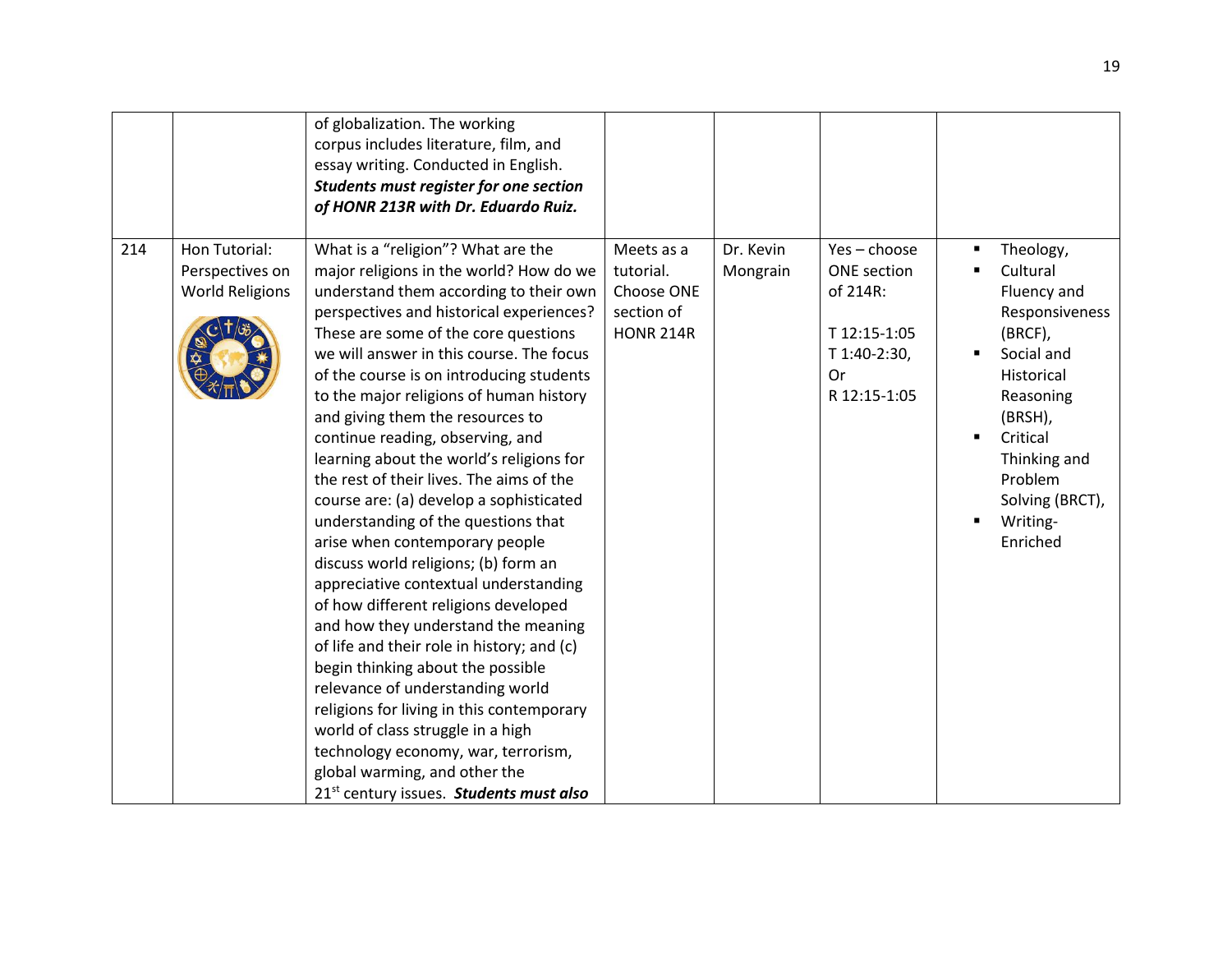|     |                                             | register for one section of HONR 214R                                                                                                                                                                                                                                                                                                                                                                                                                                                                                                                                                                                                                                                                                                                                                                                                                                                                                                                                                                                                                                                                                                         |                                                                         |                   |                                                                                             |                                                                                                                                                            |
|-----|---------------------------------------------|-----------------------------------------------------------------------------------------------------------------------------------------------------------------------------------------------------------------------------------------------------------------------------------------------------------------------------------------------------------------------------------------------------------------------------------------------------------------------------------------------------------------------------------------------------------------------------------------------------------------------------------------------------------------------------------------------------------------------------------------------------------------------------------------------------------------------------------------------------------------------------------------------------------------------------------------------------------------------------------------------------------------------------------------------------------------------------------------------------------------------------------------------|-------------------------------------------------------------------------|-------------------|---------------------------------------------------------------------------------------------|------------------------------------------------------------------------------------------------------------------------------------------------------------|
|     |                                             | with Dr. Kevin Mongrain.                                                                                                                                                                                                                                                                                                                                                                                                                                                                                                                                                                                                                                                                                                                                                                                                                                                                                                                                                                                                                                                                                                                      |                                                                         |                   |                                                                                             |                                                                                                                                                            |
| 215 | Hon Tutorial:<br>The End(s) of<br>the World | In philosophy, when we talk about an<br>"end," we use this term in the way that<br>the Ancient Greeks used the<br>word telos [τέλος]. It can refer to a<br>being's purpose, the result of an action,<br>the accomplishment of a goal, the<br>completion of a process, or to the end<br>of life-death. In this course, we will<br>read and discuss philosophical literature<br>to consider the "ends" of one object<br>in particular: the world. We will<br>problematize the purpose of the world,<br>from both scientific and religious<br>perspectives; we will ask where the<br>world is headed and consider different<br>philosophical accounts of where it ought<br>to be headed; and we will also examine<br>the philosophical and existential<br>implications of the potential<br>apocalypses that loom over the human<br>horizon. Given the wide scientific<br>consensus concerning the reality<br>of human-caused environmental<br>damage, our consideration of these<br>questions will emphasize their relevance<br>to our current ecological crisis. Students<br>must also register for one section of<br>215R with Prof. Dan Cook. | Meets as a<br>tutorial.<br>Choose ONE<br>section of<br><b>HONR 215R</b> | Prof. Dan<br>Cook | $Yes - choose$<br>ONE section<br>of 215R:<br>M 10-10:50,<br>W 10-10:50,<br>Or<br>F 10-10:50 | Philosophy,<br>٠<br>Critical<br>٠<br>Thinking and<br>Reasoning<br>(BRCT),<br>Social and<br>Historical<br>Reasoning<br>(BRSH),<br>Writing-<br>٠<br>Enriched |
|     |                                             |                                                                                                                                                                                                                                                                                                                                                                                                                                                                                                                                                                                                                                                                                                                                                                                                                                                                                                                                                                                                                                                                                                                                               |                                                                         |                   |                                                                                             |                                                                                                                                                            |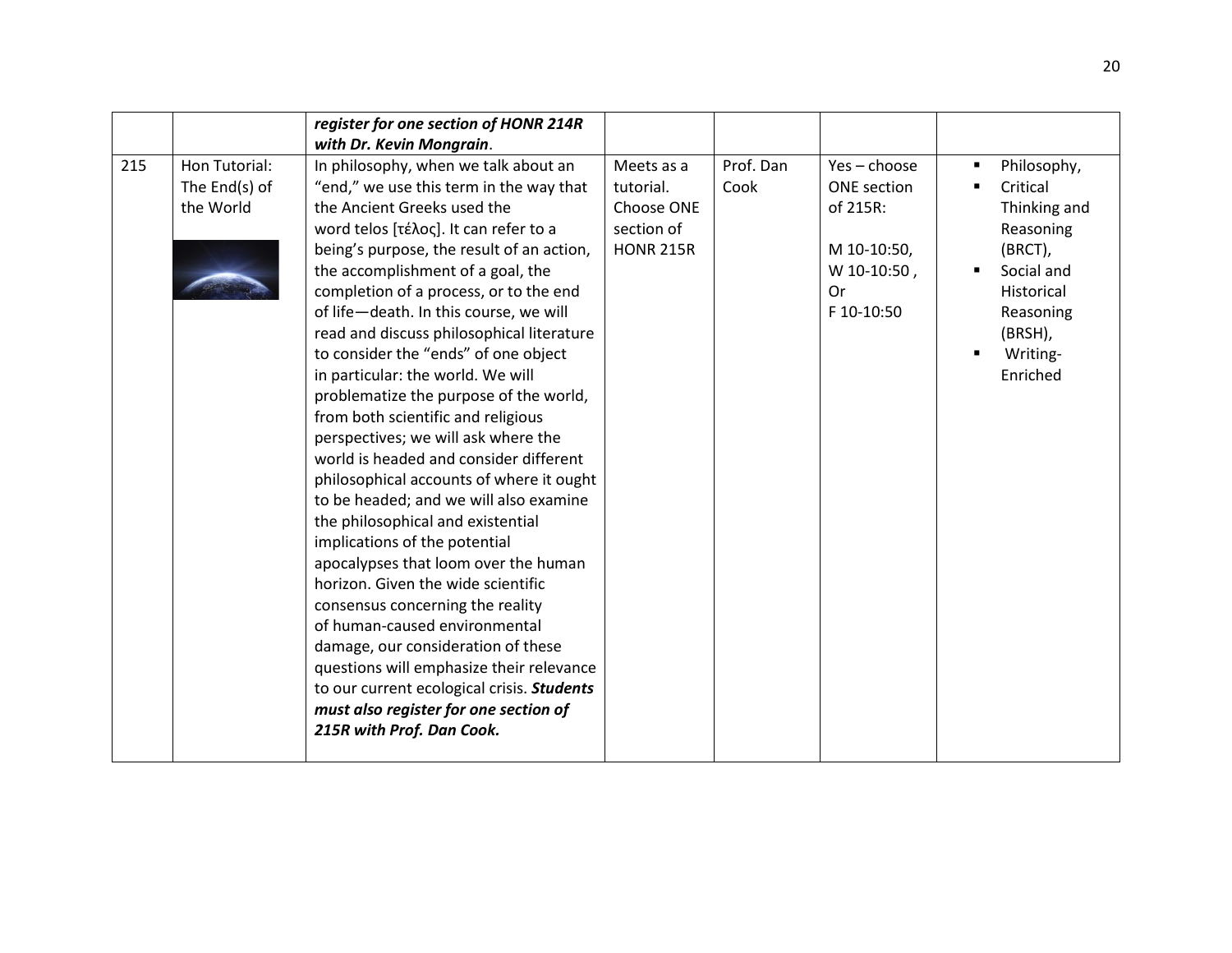| 216 | Hon Tutorial: | The goal of this course is to explore how   | Meets as a       | Prof.       | Yes – choose       | Philosophy,<br>٠ |
|-----|---------------|---------------------------------------------|------------------|-------------|--------------------|------------------|
|     | Question      | to think and ask critical questions in any  | tutorial.        | Christopher | <b>ONE</b> section | Critical         |
|     | Everything    | academic field. A wide range of             | Choose ONE       | Lutz        | of HONR            | Thinking and     |
|     |               | methods for this questioning is available   | section of       |             | 216R:              | Reasoning        |
|     |               | to us: Socratic questioning, the scientific | <b>HONR 216R</b> |             |                    | (BRCT),          |
|     |               | method, Aristotle's "four things into       |                  |             | M 11-11:50,        | Writing-         |
|     |               | which we inquire," Skeptics' modes of       |                  |             | W 12-12:50,        | Enriched         |
|     |               | argument, Descartes, and others. We         |                  |             | 0r                 |                  |
|     |               | are fond of questioning everything          |                  |             | $W$ 1-1:50         |                  |
|     |               | around here - bring those challenges to     |                  |             |                    |                  |
|     |               | this course, which will be immediately      |                  |             |                    |                  |
|     |               | applicable to your chosen major.            |                  |             |                    |                  |
|     |               | Students must also register for one         |                  |             |                    |                  |
|     |               | section of 216R with Prof. Christopher      |                  |             |                    |                  |
|     |               | Lutz.                                       |                  |             |                    |                  |

| <b>HONR</b> | <b>Title</b>                | <b>Description</b>                                                                                                                                                                  | Days and<br><b>Times</b>                                                    | <b>Professor</b>                                                                                                   | Do I need to<br>register for a<br>tutorial ("R")<br>section? | <b>Bridges</b><br>equivalent?                    |
|-------------|-----------------------------|-------------------------------------------------------------------------------------------------------------------------------------------------------------------------------------|-----------------------------------------------------------------------------|--------------------------------------------------------------------------------------------------------------------|--------------------------------------------------------------|--------------------------------------------------|
| 300         | Directed<br>Readings        | Independent study taken with a professor, either<br>by sitting in an advanced (graduate level) course<br>or by arranging a series of specially-selected<br>readings and assignments | Online, 3<br>credits.<br>Arrange<br>meetings with<br>your faculty<br>mentor | Dr. Kathleen<br>Glenister<br>Roberts<br>administers<br>the course<br>but you will<br>choose a<br>faculty<br>mentor | No.                                                          | Writing-<br>enriched<br>course                   |
| 395         | <b>Honors</b><br>Fellowship | One of two required courses to achieve Honors<br>Fellow status, or to denote progress toward a<br>national fellowship application.                                                  | Online, 0<br>credits                                                        | Dr. Kathleen<br>Glenister<br>Roberts<br>administers                                                                | <b>No</b>                                                    | Part of<br><b>Honors</b><br>College<br>capstone. |